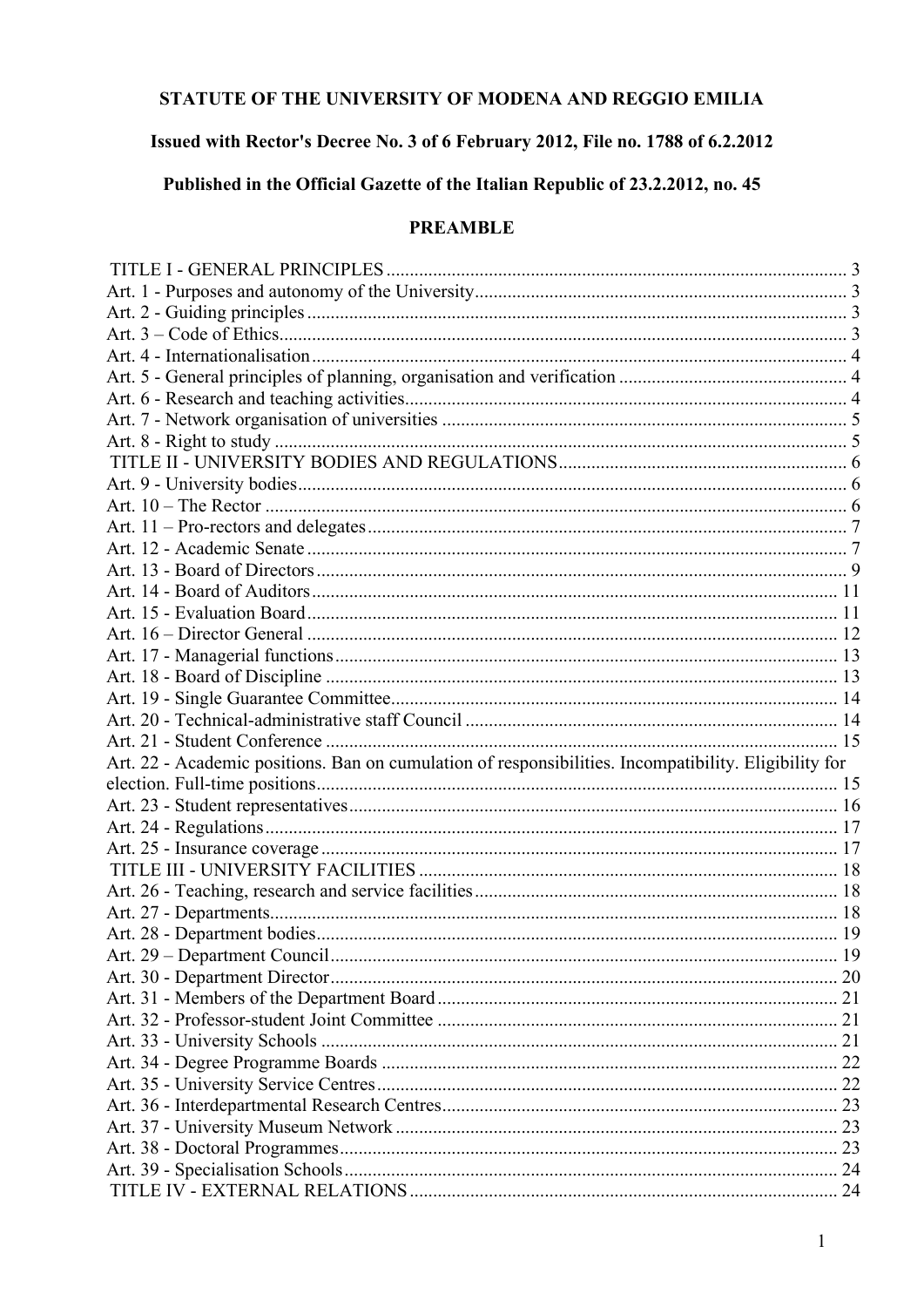| Art. 44 - Relations with the National Health Service and its Linking Structure 26 |  |
|-----------------------------------------------------------------------------------|--|
|                                                                                   |  |
|                                                                                   |  |
|                                                                                   |  |
|                                                                                   |  |
|                                                                                   |  |
|                                                                                   |  |
|                                                                                   |  |
|                                                                                   |  |
|                                                                                   |  |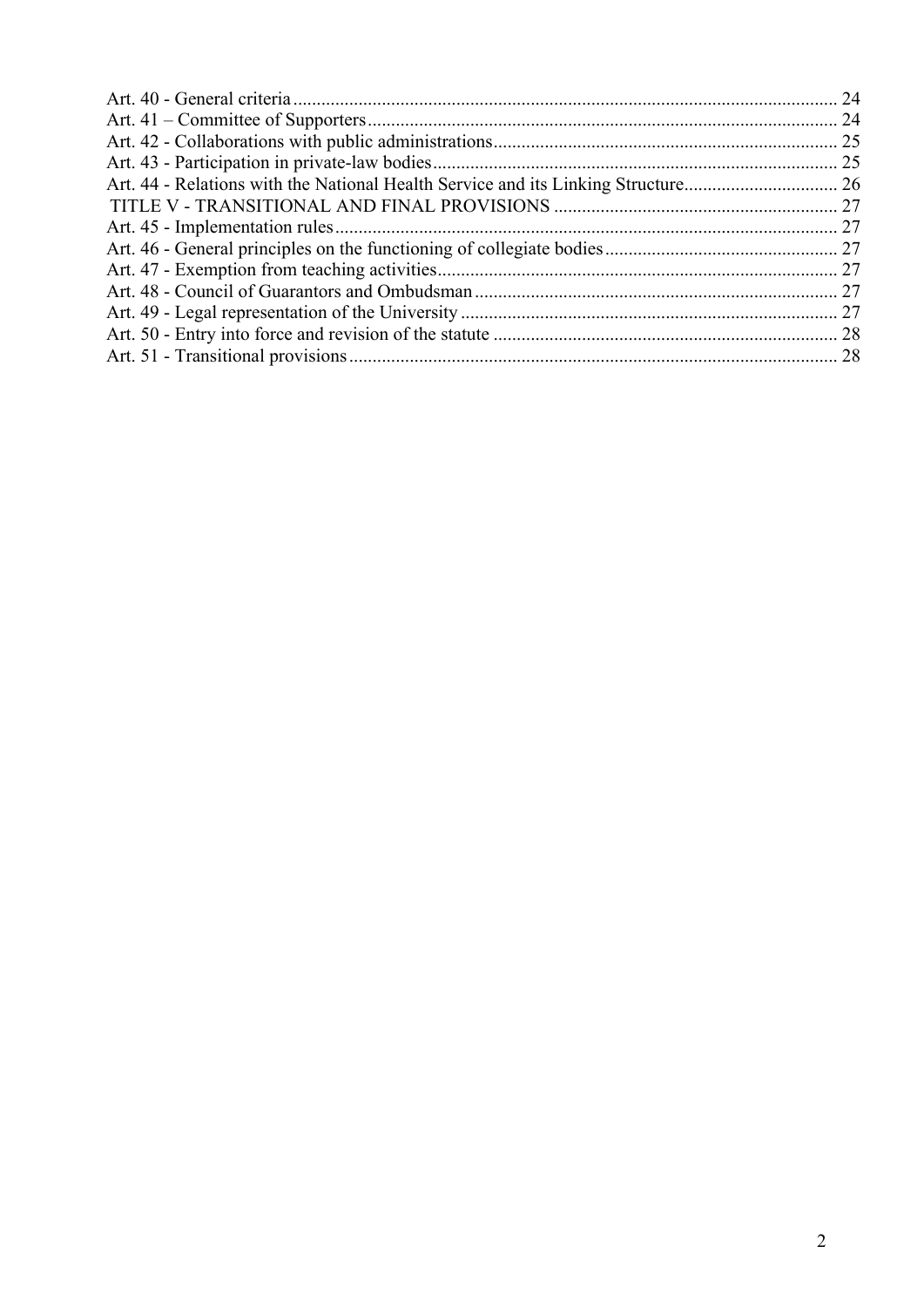### **TITLE I - GENERAL PRINCIPLES**

#### **Art. 1 - Purposes and autonomy of the University**

- <span id="page-2-1"></span><span id="page-2-0"></span>1. The University of Modena and Reggio Emilia (UNIMORE), hereinafter referred to as "University", is a public legal person with full capacity under public and private law. It is organised according to the "University Network" model.
- 2. The University is the core of free research and education and is a place for learning, development and critical processing of knowledge; it carries out its functions by combining research and teaching, for the cultural, civil and economic progress of the Republic.
- 3. The University carries out its goals, within the framework of current legislation, in full didactic, scientific, financial, patrimonial, organisational, negotiating, management and accounting autonomy.

### **Art. 2 - Inspiring principles**

- <span id="page-2-2"></span>1. The University guarantees the freedom of research and teaching established in the Constitution and in the Charter of Fundamental Rights of the European Union.
- 2. The action of the University is inspired by the principles of respect for human dignity, rejection of all forms of discrimination, full individual responsibility towards the academic community and civil society, honesty, fairness and transparency set out in the University Code of Ethics.
- 3. The University conforms its activities to criteria of efficiency and effectiveness; it acts towards the staff with impartiality, promoting their merit and enhancing their skills, professionalism and responsibility.
- 4. The University promotes the circulation of ideas and free discussion on problems associated with the achievement of its institutional goals, in accordance with the principles of advertising and information.
- 5. The University promotes the internationalisation processes of research and university studies.
- 6. The University also develops advanced scientific training for the purposes of cultural, scientific and technological advancement of the territories on which it insists.
- 7. The University promotes exchange and collaboration on the teaching and research level with other universities within the region and across the country.
- 8. The University pursues its institutional goals with the contribution of its staff and students. It also enhances the participation and support of institutions, organisations, associations and people who share its inspiring principles.
- 9. The University assumes safety in study and workplaces as a fundamental value, pursuing prevention policies and supporting information and the culture of good practices useful for the protection of safety and health at work.

### **Art. 3 - Code of Ethics**

- <span id="page-2-3"></span>1. The University's Code of Ethics determines the fundamental values and rules of conduct of the university community, with reference to the principles referred to in Article 2, paragraph 2 of this Statute.
- 2. The Code of Ethics requires the recognition and respect of individual rights as well as the acceptance of duties and responsibilities towards the institution to which they belong, including those deriving from participation in the bodies.
- 3. The Code of Ethics provides for the establishment of the Ethics Commission and specifies its functions and composition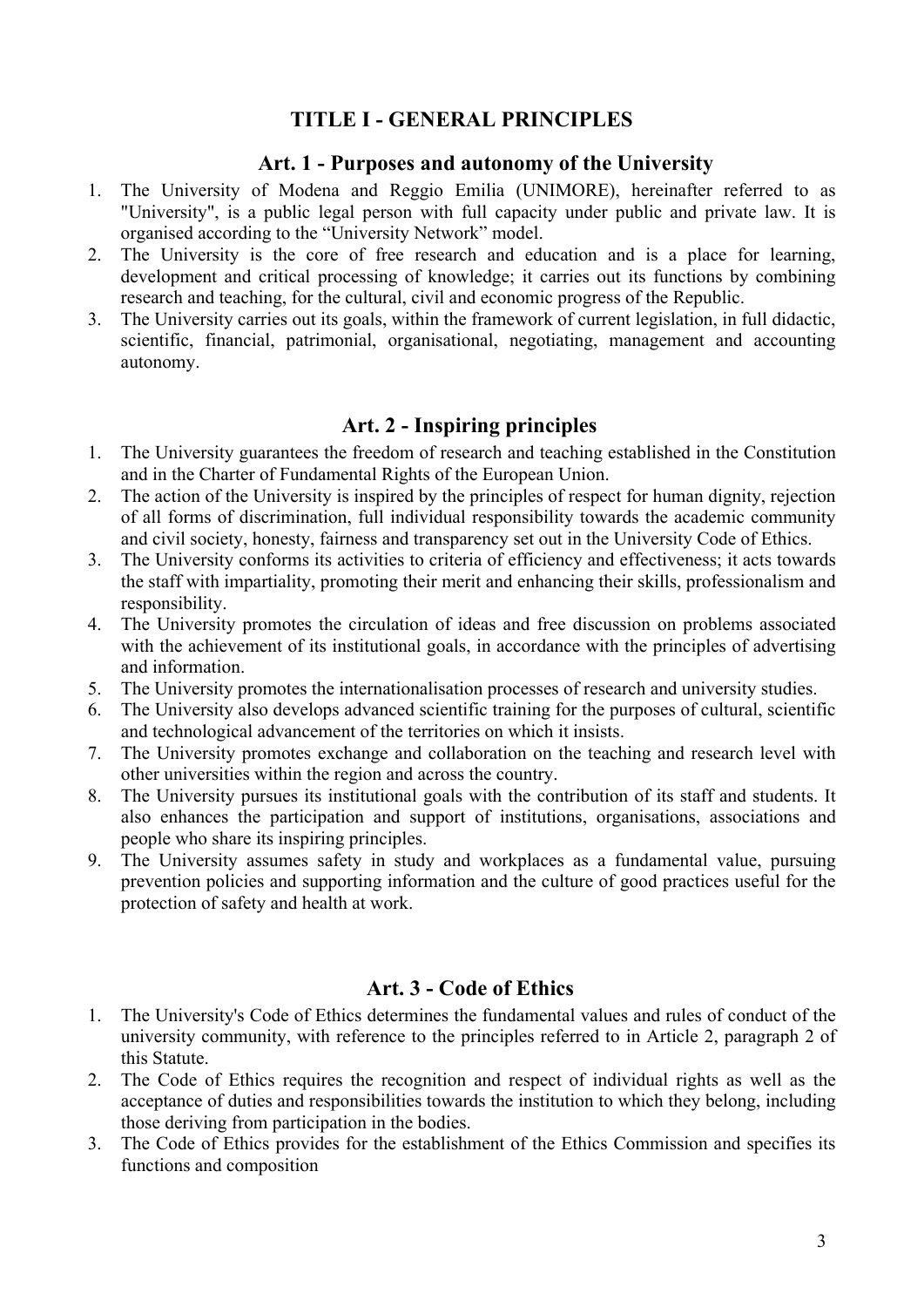- 4. The Code of Ethics is approved by the Academic Senate.
- 5. For violations of the Code of Ethics, the following sanctions are envisaged, depending on their seriousness:
	- confidential formal reprimand;
	- formal public reprimand within the university;
	- exclusion from elective academic positions and from those designated by the Rector or the Academic Senate for a maximum period of three years starting from the academic year following the appointment. If the position currently held, the forfeiture is immediate.
- 6. Except in the cases referred to in the following paragraph, the Academic Senate resolves on the sanctions relating to violations of the Code of Ethics at the proposal of the Rector.
- 7. Without prejudice to any competing profiles of civil, criminal and administrative liability, if the behaviours put in place integrate an offence not only of an ethical-deontological but also of a disciplinary nature, the competence of the Rector and / or the Discipline Board prevails, in accordance with the provisions of Articles 10, paragraph 1, letter g) and 18 of this Statute.

### **Art. 4 - Internationalisation**

- <span id="page-3-0"></span>1. The University promotes the internationalisation of research and training activities, also through the mobility of all its members, contacts, agreements and protocols with academic institutions all over the world, the exchange of scientific knowledge and training experiences, the recruitment of students, researchers in training, professors and researchers from other countries.
- 2. The University promotes the international characterisation of its research and training programmes, also through the revision of training curricula and the widespread use of languages other than Italian, in particular English. It adopts technological tools capable of promoting the international diffusion of its research and training activities.
- 3. The University oversees the simplification of all administrative procedures, in order to facilitate access to its research and training activities by people and institutions from other countries.

## **Art. 5 - General principles of planning, organisation and verification**

- <span id="page-3-1"></span>1. The University achieves its institutional purposes through the planning, coordination and verification criteria of the general objectives concerning its cultural, educational and scientific policy.
- 2. The University guarantees full compliance with the principles of democracy and representativeness in the constitution, functioning, dissolution or revocation of single and collegiate bodies, with methods, procedures and guarantees subject to specific discipline in the related regulations.
- 3. In compliance with the constitutional principle of equal opportunities between men and women in the access to offices and public positions, members appointed in the University bodies must provide for a balanced gender representation (not less than one third).
- 4. In accordance with the organisation of a network of offices, the University ensures the dissemination of the training offer and research facilities in the territories pertaining to the Modena and Reggio Emilia offices. In particular, the University participates in the promotion, organisation and implementation of cultural, training and research services, enhancing the role of higher university education in promoting the area.
- 5. In compliance with the principles of autonomy and within the scope of its public, educational and research purposes, the University can develop service activities for public and private users, governed by specific regulations.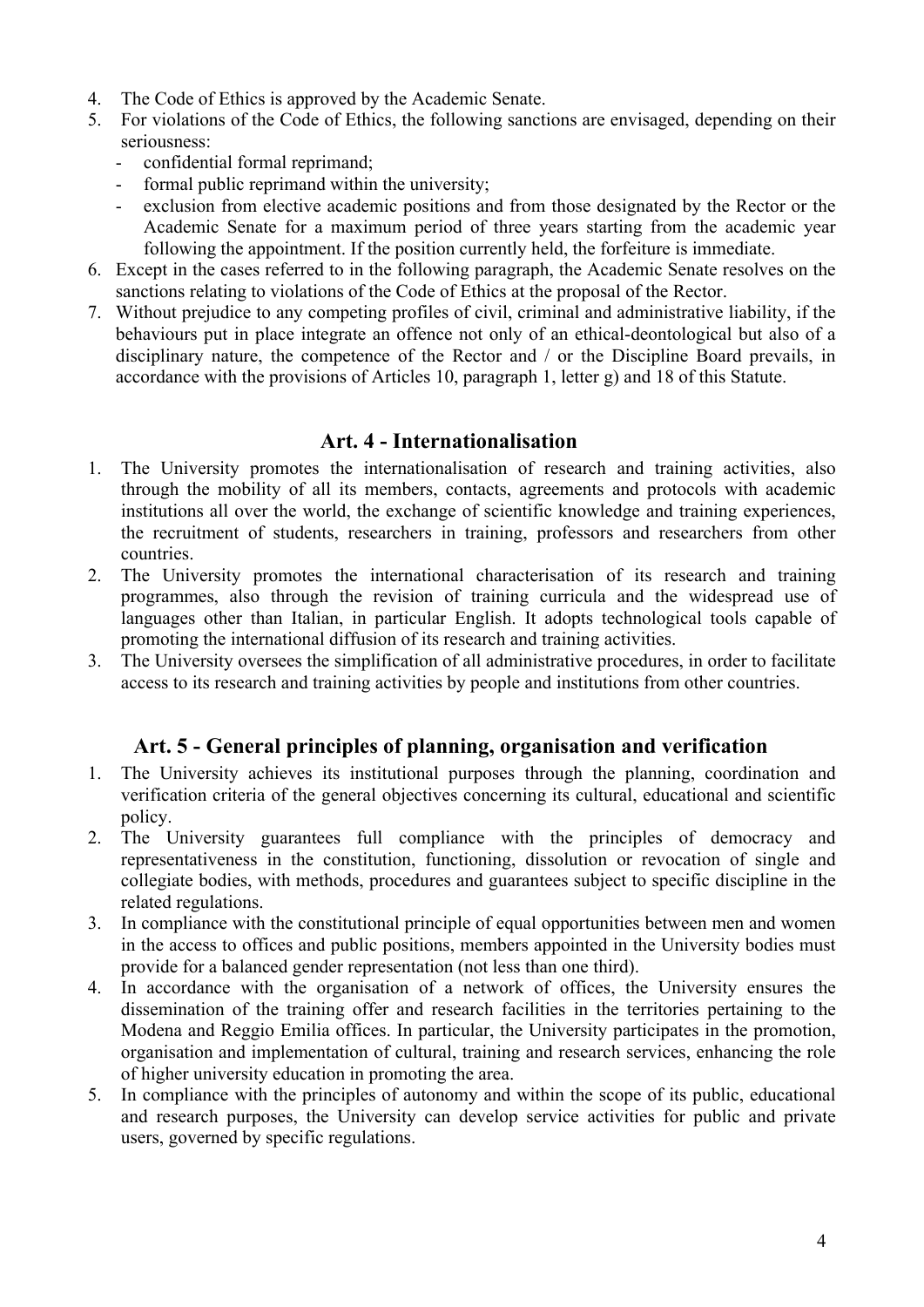- 6. For research, higher education and service activities, the University can establish university foundations in accordance with current legislation.
- 7. In accordance with its institutional purposes of teaching and research, the University contributes to the protection and promotion of the health of the individual and the community, establishing relationships inspired by the principle of loyal and effective collaboration with public and private bodies operating in National Health Service sector.

### **Art. 6 - Research, teaching and knowledge transfer activities**

- 1. The University promotes and protects the autonomy of scientific research of individual professors and researchers, research groups and scientific facilities of the University.
- 2. The University guarantees the freedom of professors in choosing the contents and methods of their teaching, within the framework of study organisation and in accordance with the didactic planning approved by the competent academic bodies.
- 3. The teaching and research activities are evaluated in the light of quality, transparency and merit promotion criteria.
- 4. The University allows professors and researchers to use periods of exclusive research activity at qualified Italian, European and international research centres.
- 5. The University promotes the mobility of students, professors and researchers. For this purpose, it may sign exchange agreements for scholars and students with other universities, with public and private bodies, with student associations and cooperatives. For the same purposes, it may also establish centres, consortia, foundations or participate in their formation and stipulate agreements and contracts.
- 6. The University acknowledges the importance of enhancing research results and consequently favours the creation of facilities dedicated to knowledge and technology transfer across the territory. To this end, it promotes the creation of agreements with public and private companies and establishes companies with the characteristics of spin-offs or university start-ups, in accordance with the provisions of its regulations.
- 7. In order to allow a more profitable relationship between professors and students, the University can determine the maximum number of registrations and enrolments in Study and Training Programmes with a justified measure and in compliance with current legislation.

## **Art. 7 - Network organisation of university seats**

- <span id="page-4-0"></span>1. The organisation and development of the University as a network of offices are carried out in compliance with the principle of equal dignity of both seats of Modena and Reggio Emilia.
- 2. The University ensures a coordinated, equal, harmonious, balanced, effective and efficient development of teaching, research and management activities in the two seats, taking into account their specific characteristics and vocations.
- 3. As part of its planning, the University ensures an allocation of resources such as to ensure balanced development conditions between the seats.
- <span id="page-4-1"></span>4. The figure of the Pro-rector of Reggio Emilia is established.

### **Art. 8 - Right to study**

1. The University promotes the conditions that make the right to study effective in implementation of Articles 3 and 34 of the Constitution and current laws on the right to university studies, in particular for capable and deserving students, even if they lack the means. It also favours the integration of non-resident students, foreign students and students with disabilities through appropriate organisational and participatory choices. The University organises orientation activities in order to allow young people to make informed choices. To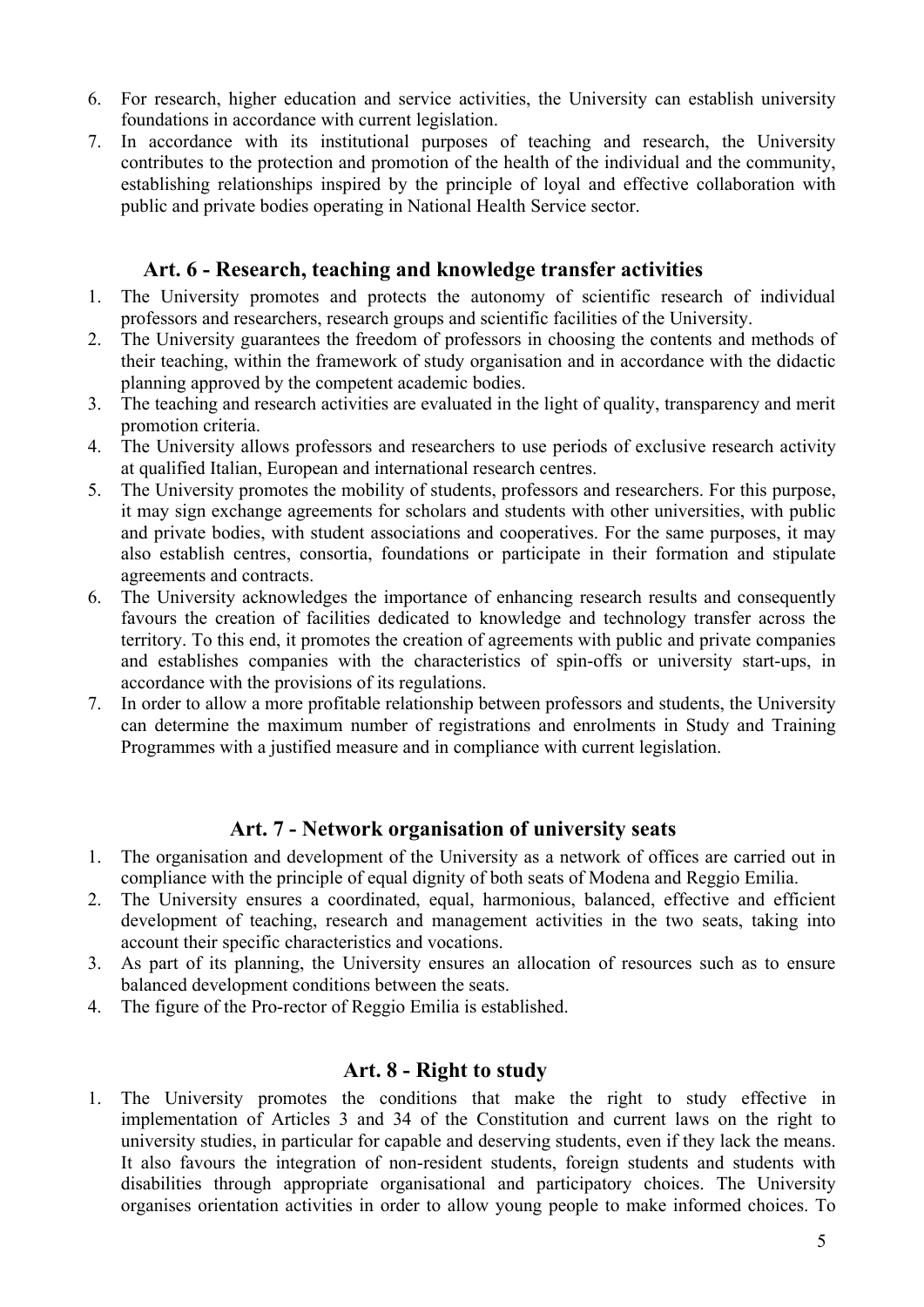this end, the University fosters collaborations and promotes common activities together with educational institutions, local authorities and all those public and private subjects operating in the training and professional fields and having the specific skills and competences to exercise this function. The University organises tutoring activities aimed at accompanying students throughout the course of study and facilitating subsequent professional access.

- 2. Through the bodies presiding over the teaching activity, the University promotes the establishment of appropriate tools which have the task of evaluating the effectiveness and quality of teaching, also with the participation of student representatives.
- 3. The University can promote distance teaching courses, regulating the methods of implementation and recognition in the University Didactic Regulations and in the regulations of individual teaching facilities.
- 4. Within the scope of its own purposes and available resources, the University promotes initiatives for the job placement of students who have completed their Degree Programmes.
- 5. The University contributes to the training activities self-managed by students in the fields of culture, cultural exchanges, sport and leisure, without prejudice to those governed by specific legislative provisions. The University also enhances university associations, providing adequate resources for the activities promoted by registered associations and for the cultural and social activities of students.
- 6. In compliance with the provisions of Law no. 394 of 28 June 1977, the relevant regulation, as well as subsequent modifications and integrations, the management of the university sports facilities and the performance of the related activities are entrusted, by agreement, to the University Sports Centres at the two seats, under the control of their Sports University Committee.
- <span id="page-5-0"></span>7. Students contribute to the funding of the University through the payment of fees and contributions determined according to criteria of fairness, solidarity and progressivity.

# **TITLE II - UNIVERSITY BODIES AND REGULATIONS**

## **Art. 9 - University Bodies**

- <span id="page-5-1"></span>1. The University bodies are:
	- a) the Rector;
	- b) the Academic Senate;
	- c) the Board of Directors;
	- d) the Board of Auditors;
	- e) the Evaluation Board;
	- f) the Director General.
- 2. The Rector, the Academic Senate and the Board of Directors are central governing bodies.
- 3. The Board of Auditors is the supervisory and control body on the accounting and financial management of the University.
- 4. The Evaluation Board is the body for evaluating and verifying administrative and institutional activities.
- 5. The Director General is the management body.

### **Art. 10 - The Rector**

<span id="page-5-2"></span>1. The Rector is

responsible for:

- a) legal and procedural representation of the University for all legal purposes;
- b) the functions of direction, initiative and coordination of scientific and didactic activities;
- c) responsibility for the pursuit of the University's goals according to quality criteria and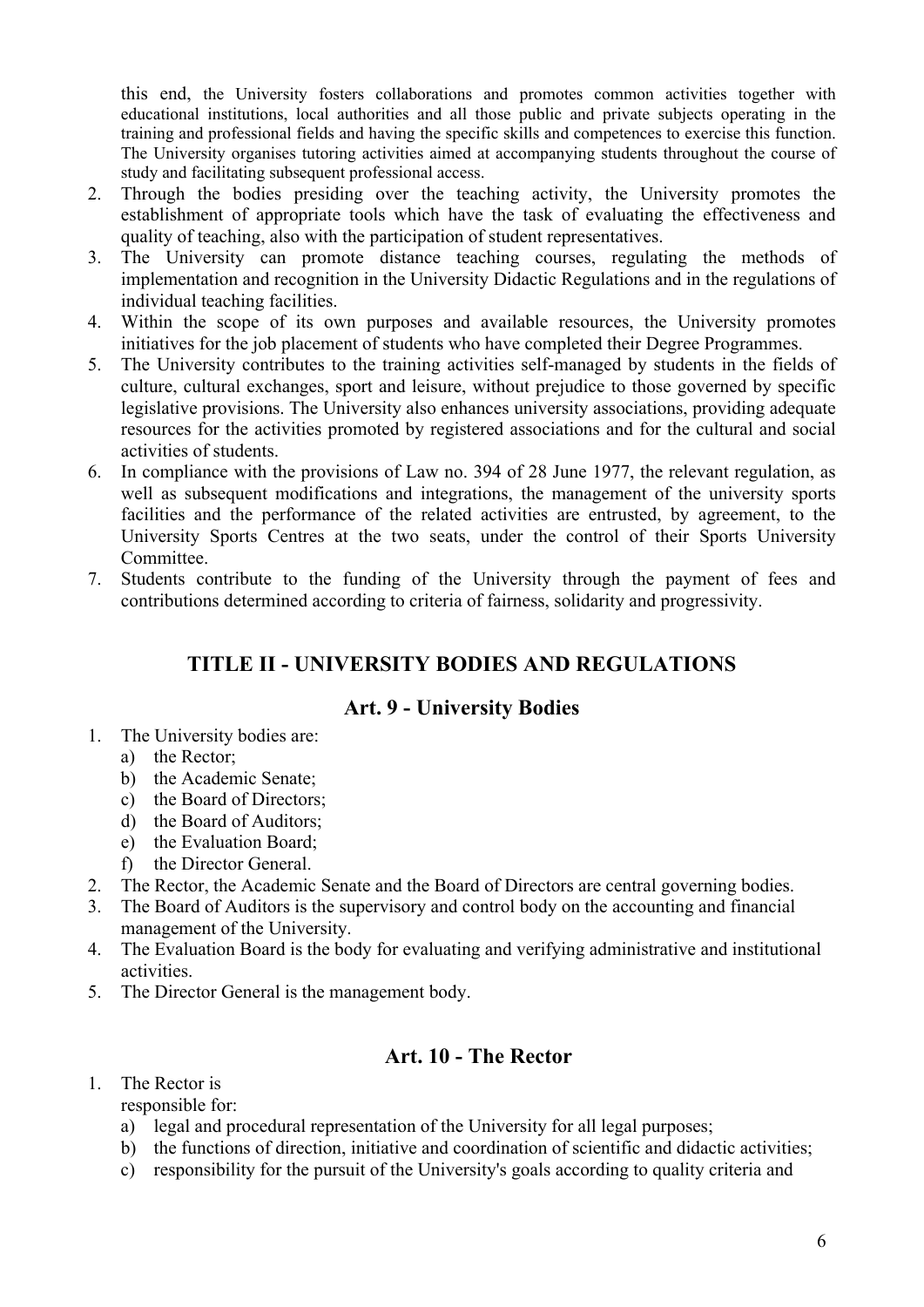in compliance with the principles of effectiveness, efficiency, transparency and promotion of merit;

- d) the proposal of the University's three-year planning system, referred to in Article 1-ter of Law Decree of 31 January 2005, no. 7, converted, with modifications, by Law 31 March 2005, n. 43, also taking into account the proposals and opinions of the Academic Senate;
- e) the proposal of the annual and three-year budget and of the final balance;
- f) the proposal of the Director General pursuant to art. 16 of this Statute;
- g) the initiative of disciplinary proceedings and proceedings for violations of the University Code of Ethics, in accordance with the procedures set out in Articles 3 and 18 of this Statute, as well as the instruction of disciplinary proceedings that may give rise to sanctions not exceeding the censorship, with its imposition, always without prejudice, even the latter case, to the right to request the opinion of the Board of Discipline;
- h) the stipulation of contracts for teaching activities referred to in Article 23 of the Law of 30 December 2010, no. 240, upon proposal of the competent academic bodies;
- i) the appointment of the Deputy Pro-Rector and the Pro-Rector of Reggio Emilia, chosen from among full-time professors;
- j) any other function not expressly attributed to other bodies by the Statute.
- 2. In case of need and urgency, the Rector can take the necessary administrative measures within the competence of the Academic Senate and the Board of Directors, reporting them, for ratification, in the immediately following session of the competent body.
- 3. The Rector is elected from among the full professors in service at Italian universities, on the basis of applications sent according to the procedures indicated in the University Electoral Regulations. The right to vote is reserved to full professors and permanent researchers of the University, as well as to researchers under Art. 24, paragraph 3, letter b of Law no. 240 of 30 December 2010, to the representatives of the students elected by the Academic Senate, Board of Directors, Board of Evaluation and Department Boards, and - with weighted voting technical-administrative staff. In the first round of voting, the applicant who has obtained the absolute majority of the votes by the people entitled to vote is elected, once the required weighing of votes has been made; if none of the applicants obtains such result, a second round of runoff ballot will be held between the two applicants who have obtained the highest number of votes; for each voting to be valid, the participation of the absolute majority of the people with the right to vote is required. The Rector's office lasts six years and cannot be renewed.
- 4. Votes cast by the technical-administrative staff are assigned a weight equal to fifteen percent of the electorate represented by professors and researchers. However, if a number of members of the technical-administrative staff less than the weight takes part in the elections, the votes of the effective voters are valid.

### **Art. 11 - Pro-rectors and delegates**

- 1. The Rector appoints a Pro-rector Vicar and a Pro-rector of Reggio Emilia.
- 2. The Pro-rector Vicar, chosen from among tenured professors, replaces the Rector in all his/her functions in the event of his/her absence or impediment.
- 3. The Pro Rector of Reggio Emilia, chosen from among tenured professors belonging to the Reggio Emilia office, represents the Rector in the Reggio Emilia office and performs, by delegation of the Rector, the following tasks and functions for the Reggio Emilia seat:
	- a) supervision and coordination of the activities of the Departments, in order to ensure the effectiveness and enhancement of its action, pursuant to art. 7 of this Statute;
	- b) stipulation of contracts, agreements, conventions;
	- c) in compliance with the provisions of art. 7 of this Statute and in the interest of the development of its Departments, proposals regarding the Reggio Emilia seat, to be submitted to the Board of Directors or the Academic Senate according to their respective competences;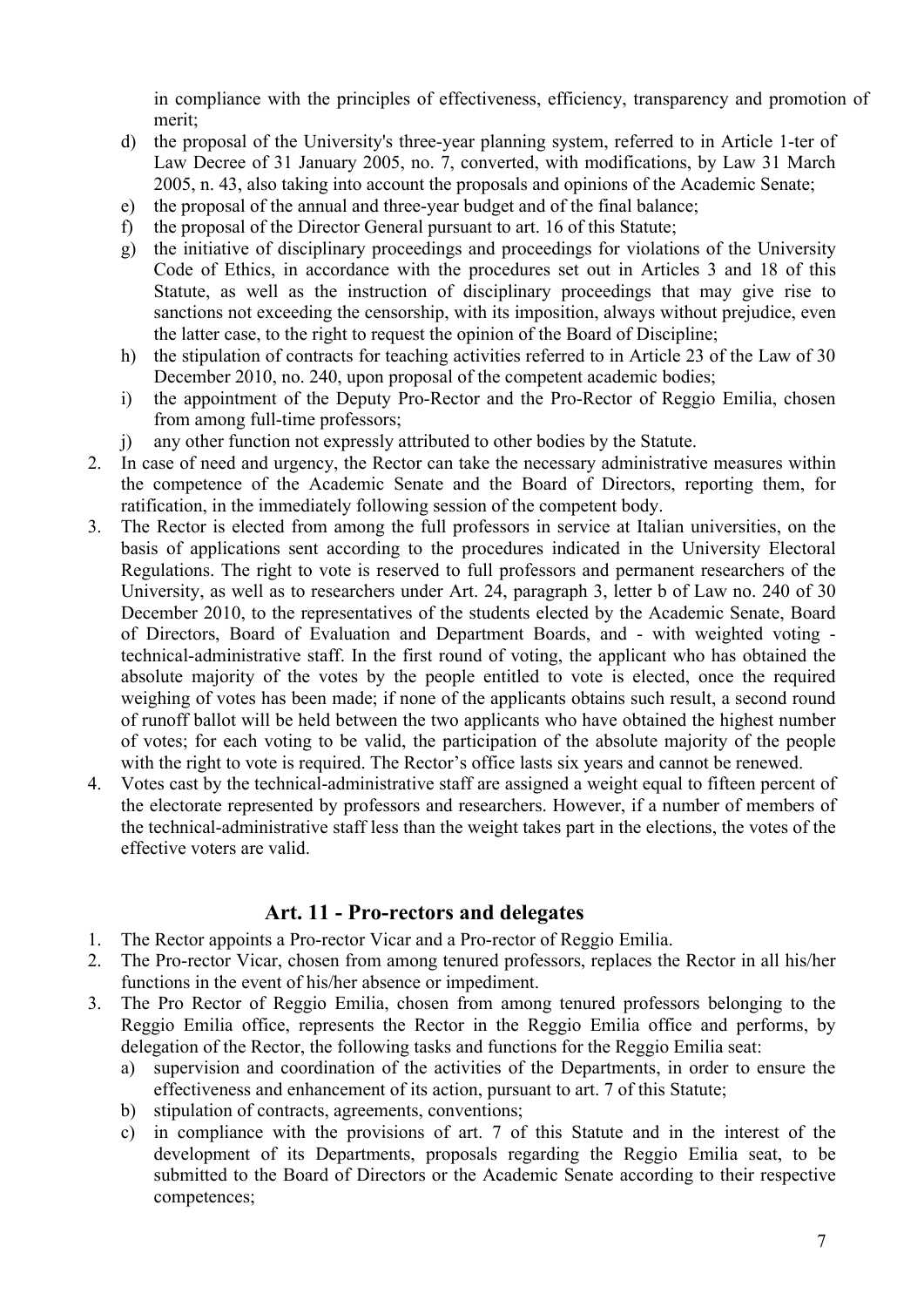- d) implementation of resolutions regarding the Reggio Emilia seat.
- 4. The office of Pro-rector Vicar and Pro-rector of Reggio Emilia can be revoked and is not consecutively renewable.
- 5. The Pro-rector Vicar and the Pro-rector of Reggio Emilia participate in the sessions of the Academic Senate and in the Board of Directors, without the right to vote. In the event of the Rector's absence or impediment, the Pro-rector Vicar presides over the Board of Directors and has a deliberative vote in the Board and in the Senate.
- 6. Within the scope of his/her functions, the Rector can appoint delegates chosen by him/her among the University staff, with a decree specifying their tasks and areas of competence.

### **Art. 12 - Academic Senate**

- <span id="page-7-0"></span>1. The Academic Senate represents the academic community, coordinates the didactic and research needs of the scientific-disciplinary areas, helps to draw the general lines of the University's cultural policy, and makes proposals to the Board of Directors.
- 2. The Academic Senate, on the basis of requests from Departments, University Schools, PhD and Specialisation Schools, Service Centres and Interdepartmental Research Centres, coordinates the various didactic and research realities, promoting the most innovative and rewarding ones, taking care of the distribution of resources to be proposed to the Board of Directors and ensuring that the elaboration of the strategic guidelines of the University respects a possible development plan that enhances the best scientific-disciplinary areas represented in the University.
- 3. The Academic Senate:
	- a) formulates proposals and mandatory opinions on teaching, research and student services, also with reference to the University's three-year planning document, referred to in Article 1-ter of Law Decree no. 7 fo 31 January 2005, converted, with modifications, by Law no. 43 of 31 March 2005;
	- b) approves the General Regulations of the University, after consulting the Board of Directors;
	- c) approves, with the favourable opinion of the Board of Directors, the regulations, including those pertaining to the University Departments and Schools in the field of teaching and research, as well as the University Code of Ethics;
	- d) carries out coordination and liaison functions with the Departments and with the University Schools;
	- e) expresses a mandatory opinion on the annual and three-year budget and on the final balance sheet of the University;
	- f) expresses a mandatory opinion to the Board of Directors on the activation, modification or suppression of offices, Departments, University Schools, Service Centres and Interdepartmental Centres;
	- g) expresses an obligatory opinion to the Board of Directors on the activation, modification or cancellation of Degree Programmes, PhD and Specialisation Programmes and Schools;
	- h) appoints the members of the Board of Directors referred to in art. 13, paragraph 4, letter d) of this Statute;
	- i) appoints the members of the Evaluation Unit referred to in art. 15 of this Statute;
	- j) appoints an effective member of the Board of Auditors, with the functions of President, pursuant to art. 14 of this Statute;
	- k) expresses mandatory opinion to the Board of Directors on the amount of any compensation of the members of the Board of Directors;
	- l) decides on violations of the Code of Ethics, on the proposal of the Rector, if they do not fall within the competence of the Discipline Board;
	- m) exercises any other authority being delegated to him/her by the laws, the Statute and the regulations.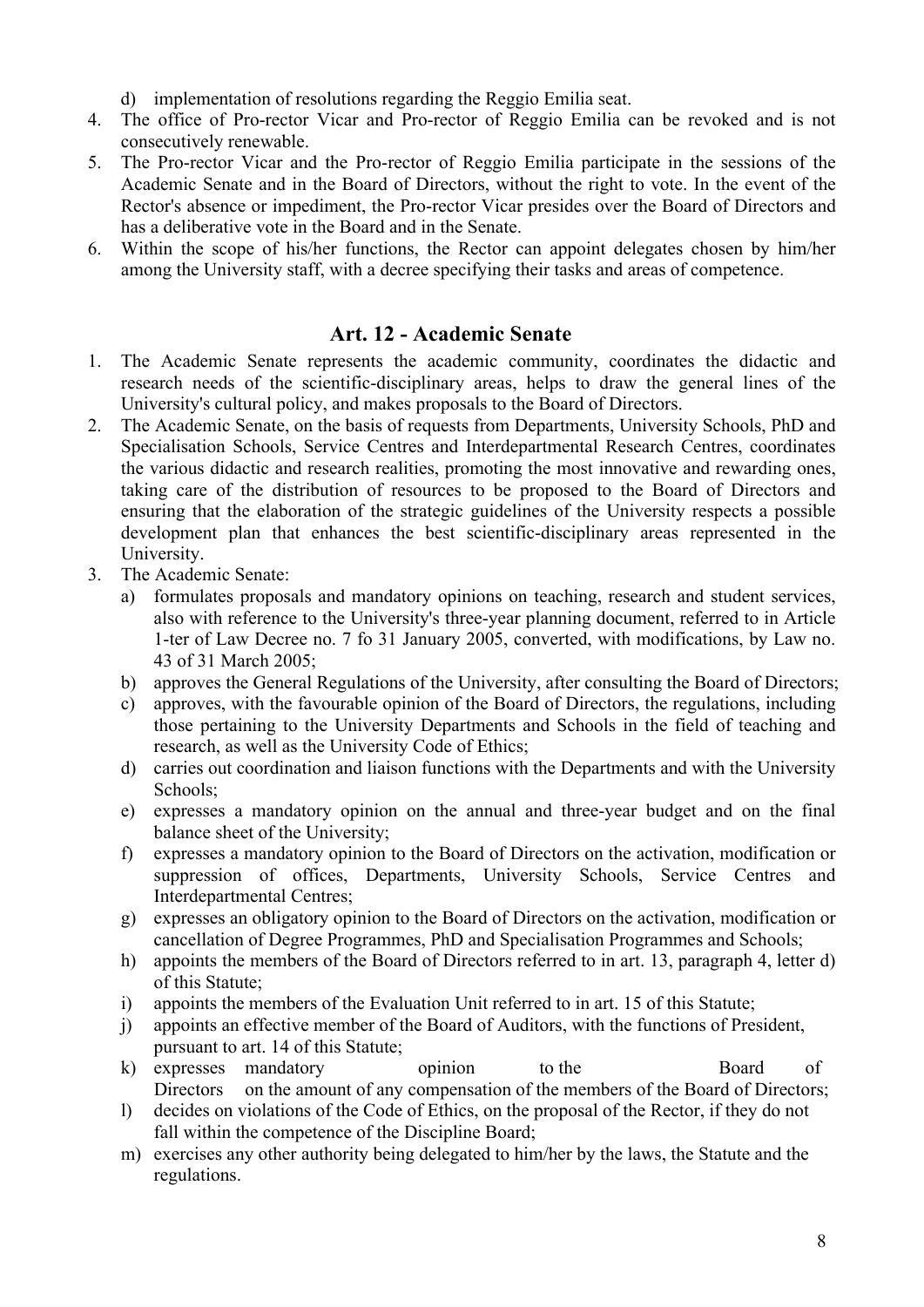- 4. The Rector reports to the Academic Senate the news and data of regulatory, economic, patrimonial interest, as well as those relating to research projects and financing of common interest or even of individual scientific disciplinary areas, ensuring that the information is the widest and most timely for everyone. On the basis of these constant reports by the Rector, the Academic Senate ensures the timely transmission of information, of national, regional or local guidelines, or of the respective resolutions of interest of Departments, University Schools, professors and researchers.
- 5. The Academic Senate may propose to the electoral body with a majority of at least two thirds of its members a motion of no confidence in the Rector not before two years have elapsed from the beginning of his/her mandate.
- 6. The Academic Senate is made up of twenty-six members:
	- the Rector, with the functions of President;
	- nine representatives of the Department Directors, elected in number of three for each scientific-disciplinary macro-area, as defined by the CUN and specified in paragraph 8 of this article, by the professors and researchers of the respective macro-areas with a vote limited to one preference;
	- nine representatives of the CUN scientific-disciplinary macro-areas, three for each macroarea, elected among University professors and researchers of the respective macro-area, one elected among full professors, the other among associates and one researcher. Department Directors are excluded from the passive suffrage;
	- three representatives of the technical-administrative staff, elected by the technicaladministrative staff of the University;
	- four student representatives elected within the same component pursuant to art. 23 of this Statute.

To these are added, without the right to vote, the Pro-rector Vicar, the Pro-rector of Reggio Emilia and the General Director or, in the event of his absence or impediment, the Deputy Director.

- 7. For the sole purpose of electing the representatives of the teaching and research staff in the Academic Senate, the professors and researchers of the University, with reference to the Scientific Disciplinary Sector to which they belong, are divided into the three level 1 macroareas referred to in Annex 1 to the Opinion CUN N.7 of 4 November 2009, Formal and experimental sciences and technologies, Life sciences, Human, political and social sciences. For the CUN areas 03 (Chemical Sciences) and 07 (Agricultural and Veterinary Sciences), whose SSDs are to be included between Macroareas 1 (Formal and experimental Sciences and technologies) and 2 (Life Sciences), each Professor or researcher must opt for a single Macroarea.
- 8. The members of the Academic Senate who do not participate continuously in the sessions of the body, being absent from more than half of the meetings convened during an entire calendar year, lose their authority in accordance with the procedures established by the internal regulations of the body.
- 9. The elected members of the Academic Senate remain in office for three academic years and are renewable consecutively only once. Student representatives remain in office for two years and are renewable once.

#### **Art. 13 - Board of Directors**

<span id="page-8-0"></span>1. The Board of Directors is the body of strategic direction, planning, coordination and verification of the activities relating to the administrative, financial and asset management of the University, without prejudice to the powers of the individual scientific and educational facilities.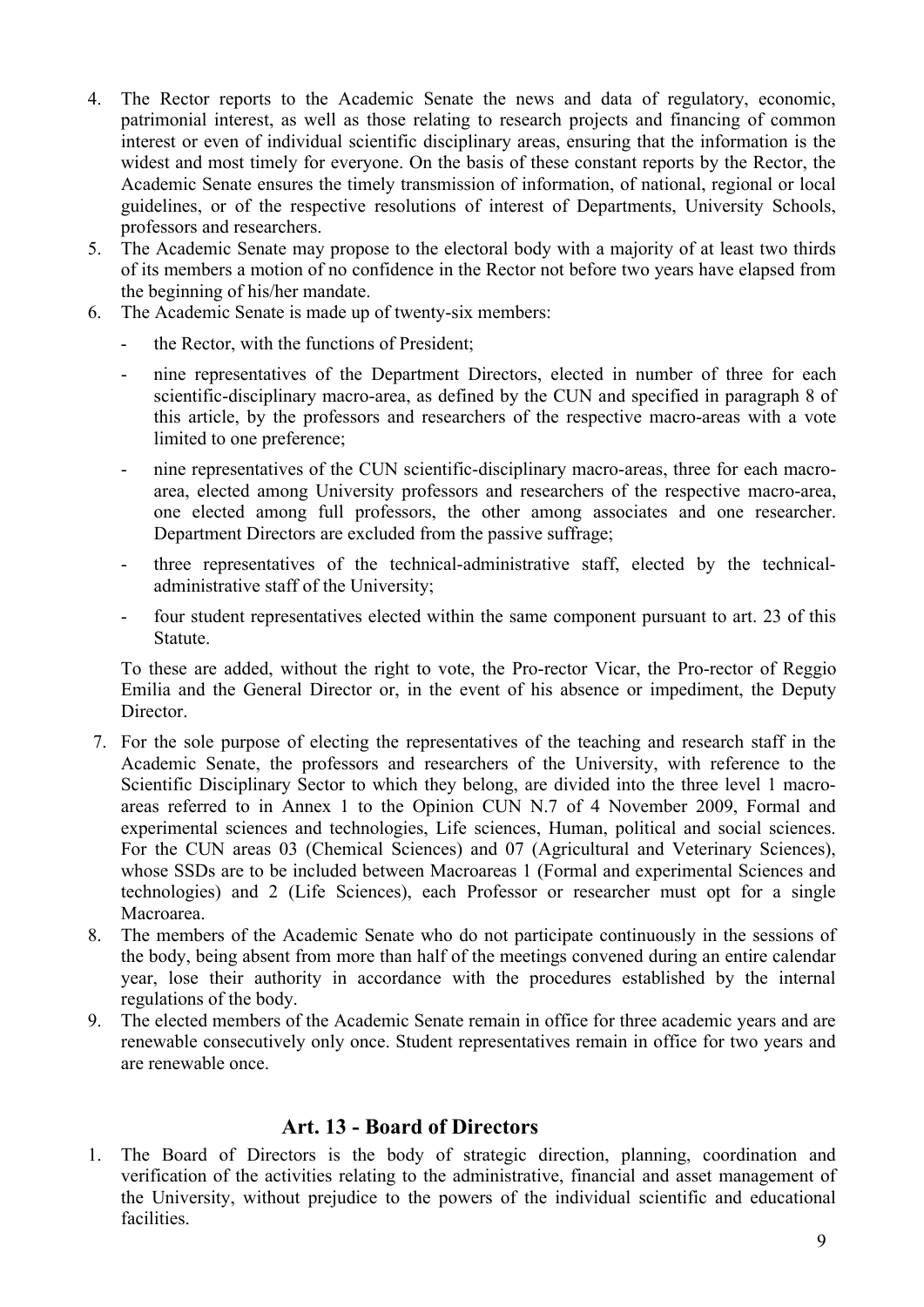- 2. The Board of Directors approves the strategic development direction of the University ensuring the financial sustainability of the plans and programmes in compliance with the principles of effectiveness and efficiency; supervises the administrative, financial, economic and patrimonial management of the University, coordinates the guidelines of the facilities, controls the achievement of objectives; promotes the dissemination of economic rationality criteria in decision-making processes by evaluating the costs and yields of the University facilities and organisational units in relation to the objectives assigned and the results achieved, by measuring the effectiveness and efficiency of University management. To this end, it elaborates, giving maximum dissemination and publicity, indicators to quantify the use of resources, to assess the degree of their use and to verify the consistency between set objectives and achieved results.
- 3. the Board of Directors is responsible for:
	- a) approving, upon proposal of the Rector, the strategic direction of the University;
	- b) approving the annual and three-year financial and personnel planning;
	- c) supervising the financial sustainability of the activities;
	- d) approving, after obtaining the opinion of the Academic Senate, the activation, modification or suppression of offices, Study and Higher Education Programmes, Departments, University Schools, PhD and Specialisation Schools, Service Centres and Interdepartmental Centres of Research;
	- e) adopting the Regulations for Administration, Finance and Accounting;
	- f) on the proposal of the Rector and after consulting the Academic Senate for the aspects of its competence, approving the annual and three-year budget, the final account and the three-year planning document referred to in articles 10 and 12 of this Statute;
	- g) transmitting to the Ministry of Education, University and Research and to the Ministry of Economy and Finance both the annual and three-year budget and the final balance;
	- h) conferring the position of Director General pursuant to art. 16 of this Statute;
	- i) exercising disciplinary functions relating to university professors and researchers, pursuant to art. 18 of this Statute;
	- j) approving the proposals for calls by the Departments, pursuant to art. 27 of this Statute, after verifying their financial sustainability;
	- k) expressing a mandatory opinion on the regulations and on the University Code of Ethics, pursuant to art. 3 of this Statute;
	- l) deliberating, after consulting the Academic Senate and the Student Conference, the provisions relating to fees and contributions for the enrolment in Degree Programmes and other educational initiatives; the granting of exemptions and scholarships charged to the budget; the methods of collaboration of the students; service activities;
	- m) deciding on the amount of any indemnity for the Rector, the Pro-rector Vicar, the Prorector of Reggio Emilia, the Department Directors, the Academic Senate, the Evaluation Committee, the Board of Auditors and for those in charge of institutional activities or otherwise pertaining to the functioning of the University.
	- n) deciding on the amount of any indemnity of the members of the Board of Directors subject to the favourable opinion of the Academic Senate.
	- o) exercising any other attribution that is delegated to him/her by the Law, the Statute and the regulations.
- 4. The Board of Directors is made up of eleven members:
	- a) the Rector, who presides over it;
	- b) three members, not belonging to the roles of the University for the five years preceding the designation and for the entire duration of the appointment, designated by the Rector from a list of at least nine names proposed by the University Supporters Committee, as referred to in art. 41 of this Statute, identified through public notices among candidates in possession of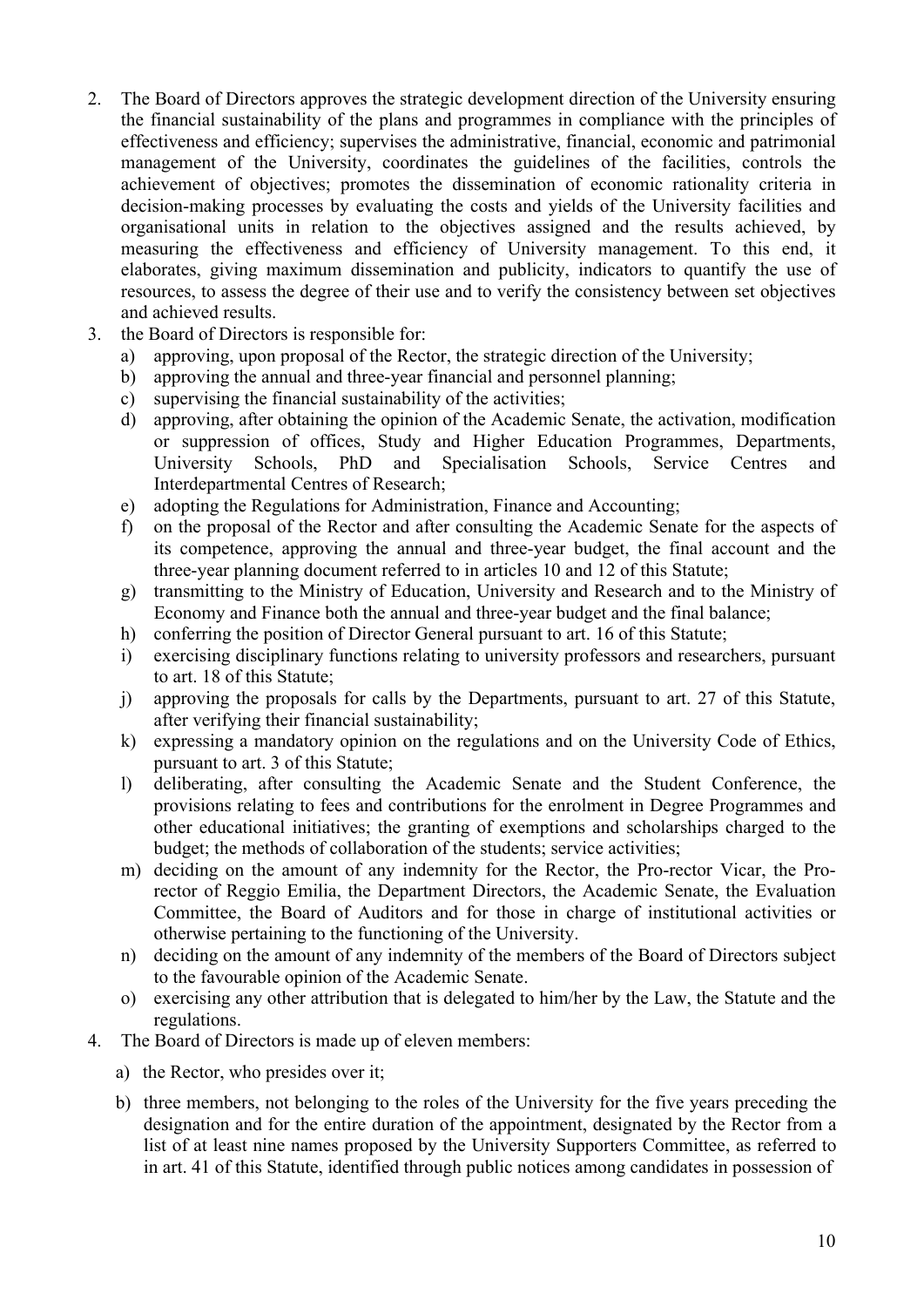proven competence in the management field or a high-level professional experience, with a necessary attention to scientific and cultural qualification;

- c) two student representatives elected within the same component, pursuant to art. 23 of this Statute;
- d) five belonging to the roles of the University (professors, researchers, technicaladministrative staff), in possession of proven competence in the management field or a highlevel professional experience, with a necessary attention to scientific and cultural qualification, designated by the Academic Senate on basis of motivated candidacies. Applications must be public; the designation of the members by the Senate takes place with a majority of those entitled. Each seat must have at least two representatives among the members designated by the Academic Senate.

In all appointments, the competent bodies value the professionalism, skills and experience of the candidates by ensuring an articulated and differentiated composition of the Board of Directors, also in compliance with the constitutional principle of equal opportunities between men and women in access to public offices. A special selection committee of candidates referred to in letters b) and d) is set up, consisting of three members of consolidated experience and prestige appointed by the Rector, two of whom belong to the roles of the University and one not belonging to the same roles. The Committee ascertains that the candidacies meet the requirements established by law and the Articles of Association; if, following this assessment, the number of admissible candidates is less than nine for the component referred to in letter b) or ten for the component referred to in letter d), the deadlines for the presentation of the relative nominations.

- 5. The Director General, the Pro-rector Vicar and the Pro-rector of Reggio Emilia participate in the Board of Directors without voting rights.
- 6. The Board of Directors remains in office for four years. The student component remains in office for two years. The mandate of the directors is renewable only once.
- 7. The members of the Board of Directors forfeit, according to the procedures established by the internal regulations of the body, if they do not participate continuously in the sessions, being absent from more than half of the meetings convened during an entire calendar year.
- 8. Those who find themselves in situations of incompatibility identified by art. 2, paragraph 1, letter s) of Law 23/12/2010, n. 240 cannot be members of the Board of Directors.
- 9. The passive electorate for student representation is established by art. 23 of this Statute.
- 10. In the appointment of the members, the Board of Directors must respect the constitutional principle of equal opportunities between men and women in accessing public offices.

### **Art. 14 - Board of Auditors**

- <span id="page-10-0"></span>1. The Board of Auditors exercises control over the accounting and administrative management and the adequacy of the organisational structure.
- 2. The Board of Auditors is made up of three permanent members and two substitutes, of which:
	- 11. one effective, with the functions of President, chosen by the Academic Senate among the administrative and accounting magistrates and State Lawyers;
	- 12. one effective and one alternate, designated by the Ministry of Economy and Finance;
	- 13. one effective and one alternate, chosen by the Ministry of Education, University and Research among managers and officials of the Ministry itself.
- 3. At least two of the actual members must be registered in the Register of Auditors.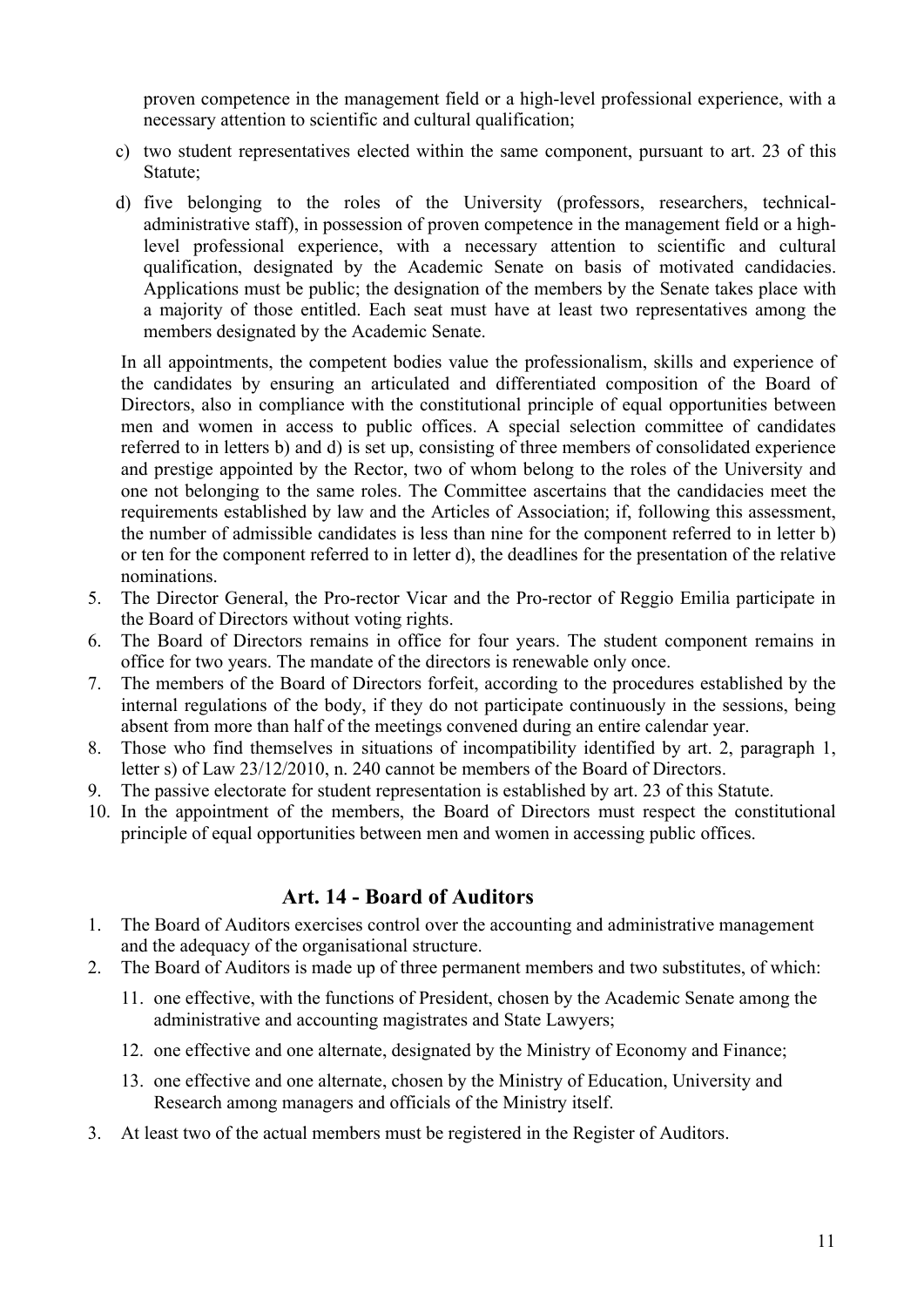- 4. University employees cannot be members of the Board of Auditors.
- 5. Members of the Board of Auditors are appointed by Rector's Decree and remain in office for four years, renewable only once.

### **Art. 15 - Evaluation Board**

- <span id="page-11-0"></span>1. The University Evaluation Board is constituted, pursuant to art. 1 of the law 19.10.1999 n. 370, consisting of 7 members mostly external to the University, identified among subjects of high professional qualification and experts in the field of evaluation, whose curricula are made public on the website of the University.
- 2. The Board is supplemented by an elective representation of the University students in the amount of 15%. Passive electorate is limited to students who have gained experience in the functioning of the University through proven activity in the University Bodies or Joint Commissions.
- 3. The Evaluation Board is appointed by Rector's Decree, upon resolution by the Academic Senate.
- 4. In addition to the tasks expressly provided for by law, the Evaluation Board is assigned the function of promoting the culture of assessment and quality in the University, also with a view to accreditation. The Board, operating through the systematic collection of information on the University facilities and making use of the methodologies widespread in the community of university evaluators, contributes to express judgments on the University's actions with the aim of improving them. To this end, the Board reports annually to the Board of Directors on the activities carried out on the basis of regulatory compliance and on the basis of the activities agreed annually with the Board itself.
- 5. The members of the Board remain in office for four years and cannot be confirmed consecutively for more than once. The mandate of the student component lasts for two years, and is renewable only once.
- 6. The following cannot be part of the Evaluation Board: the Rector, the Pro-rector, Vicar the Prorector of Reggio Emilia, the Rector's Delegates, the Director General, the Managers, the Directors of the Departments, the Presidents of the Faculties / Schools, the Presidents of the Degree Programmes, the Directors of the Specialisation Schools, the Presidents of the Master Programmes, the Directors of the Doctoral Schools, the members of the Academic Senate and the Board of Directors.

### **Art. 16 - Director General**

- <span id="page-11-1"></span>1. The Director General is the management body, within the limits of the competences delegated by the Law, by this Statute and by the University regulations.
- 2. On the basis of the guidelines provided by the Board of Directors, the Director General is responsible for the overall management and organisation of the services, instrumental resources and technical-administrative staff of the University.
- 3. More specifically:
	- a) he contributes to the identification of the resources and professional profiles necessary for the performance of the tasks assigned to the University facilities, also for the purpose of preparing the three-year planning document for staff needs;
	- b) he assigns to managers the duties and responsibilities of specific projects and management in accordance with the programmatic guidelines approved by the Board of Directors;
	- c) he defines the objectives that the managers must pursue and assigns the consequent human, financial and material resources;
	- d) he adopts the documents relating to the organisation of executive level offices;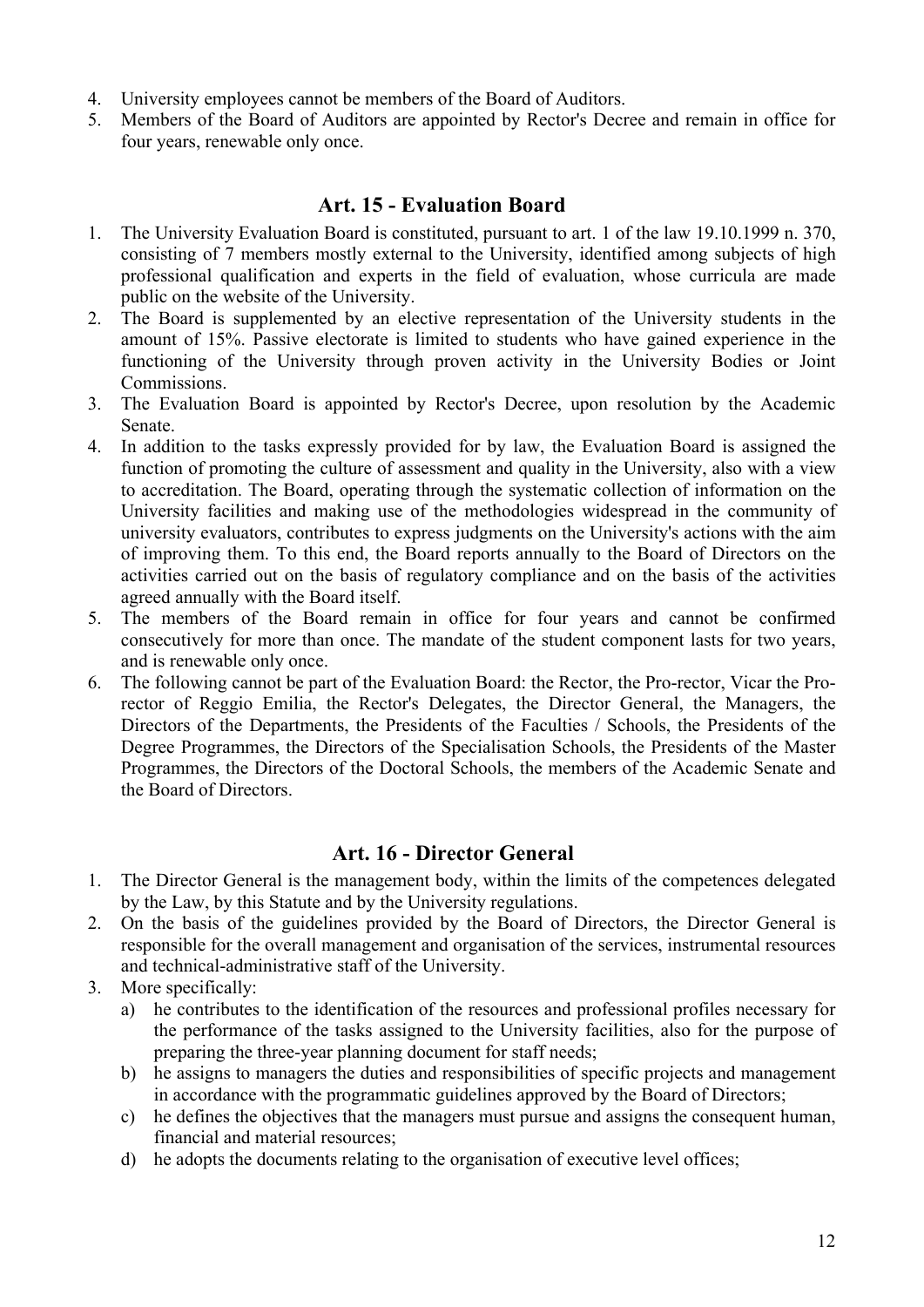- e) he adopts the administrative acts and measures and exercises spending and revenue acquisition powers except those delegated to managers or facilities with management and reporting autonomy;
- f) he directs, coordinates and controls the activities of managers and those responsible for administrative procedures, also with substitutive power in the event of inertia or inefficiency, proposing the adoption, in relation to managers, of the measures provided for by Article 21 of Legislative Decree 30 March 2001, n. 165;
- g) he directly requests opinions from advisory bodies, including those outside the University, and responds to the findings of the supervisory bodies on the deeds of competence;
- h) he carries out the activities of organisation, personnel management and trade union and labour relations;
- i) he contributes to the definition of suitable measures to prevent and combat corruption and to control compliance by employees.
- 4. For each exercise, the objectives of the administrative action are agreed by the Director General with the Board of Directors, which verifies their achievement.
- 5. The Director General participates, without the right to vote, in the meetings of the Board of Directors and the Academic Senate.
- 6. On the proposal of the Rector and after hearing the opinion of the Academic Senate, the role of Director General, lasting three years, is assigned by the Board of Directors to a person of high professional qualification and proven long-term experience with managerial functions gained in the public or private sector, either in Italy or abroad. The position of Director General is renewable.
- 7. The position of Director General is governed by a fixed-term employment contract under private law.
- 8. In the event of the position being assigned to a public employee, an unpaid leave is foreseen for the entire duration of the contract.
- 9. The Director General may be suspended or revoked from office with a reasoned provision of the Board of Directors, on the proposal of the Rector, having heard the opinion of the Academic Senate, in compliance with current legislation on public work and in particular with art. 21 of Legislative Decree 30/3/2001, n. 165 and subsequent amendments and additions.

## **Art. 17 - Managerial functions**

- <span id="page-12-0"></span>1. In compliance with current legislation on management, executive positions are assigned by the Director General, after consulting the Rector.
- 2. The managerial position can be revoked by the Director General, subject to notification to the interested party, for serious irregularities, inefficiency in the administrative action, including failure to achieve the assigned objectives; the revocation is governed by current legislation on public work and, in particular, by the rules set out in art. 21 of Legislative Decree 30/3/2001, n. 165 and subsequent amendments and additions.
- 3. Managers are required to agree on the annual objectives with the Director General, according to the procedures or methods defined by specific regulations.
- 4. Within the scope of their assigned or delegated tasks, managers operate in conditions of autonomy and responsibility. They are directly responsible for the implementation of the tasks entrusted to them in terms of efficiency and administrative correctness.

### **Art. 18 - Board of Discipline**

<span id="page-12-1"></span>1. The Board of Discipline is competent for all disciplinary procedures relating to full and associate professors and researchers. The Board of Discipline operates according to the principle of peer judgment, in compliance with cross-examination. Participation in the body does not give rise to the payment of fees, emoluments, indemnities or reimbursements of expenses.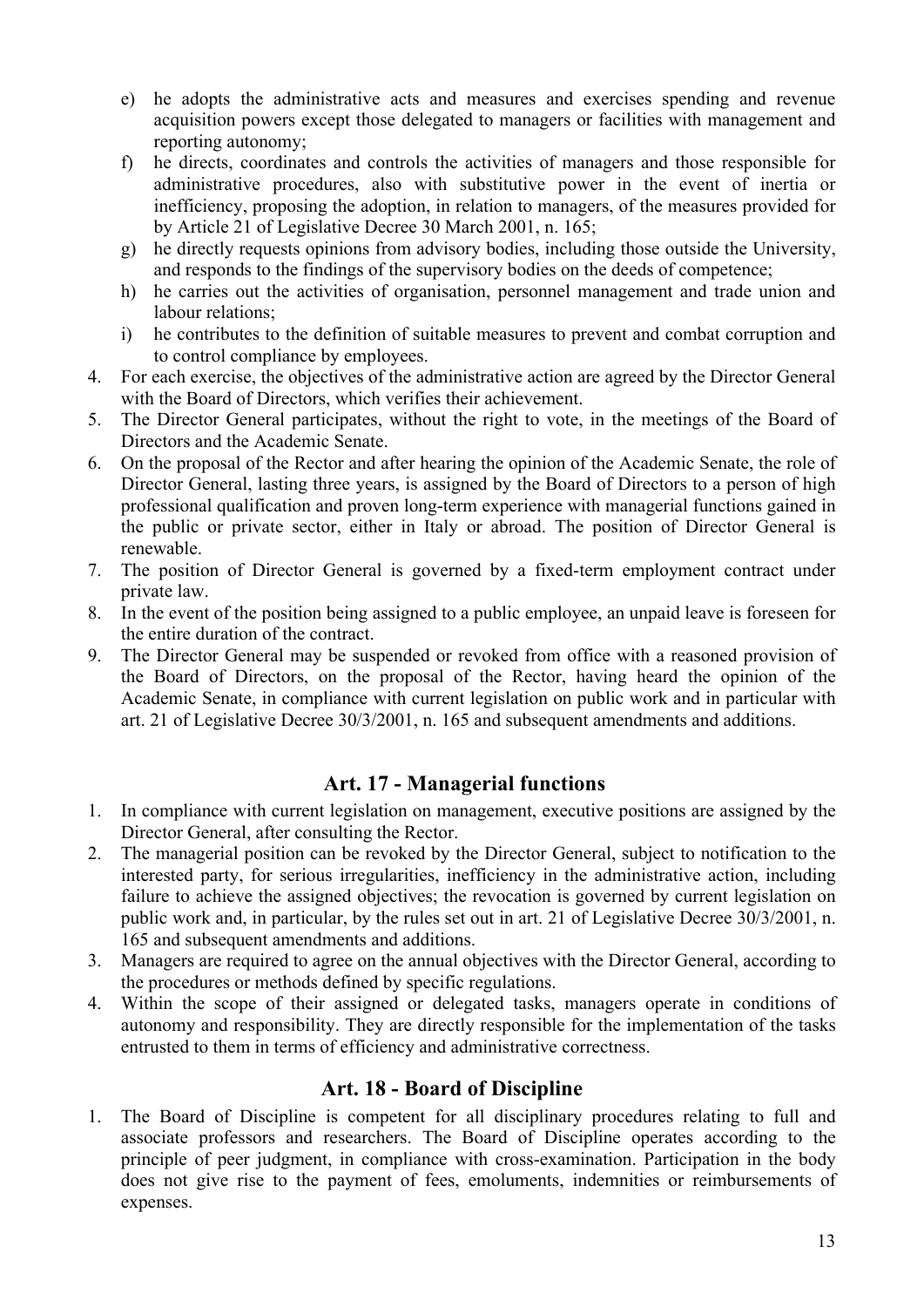- 2. The Board of Discipline is made up of three full-time professors, three associate professors, three tenured researchers as full-time members, and many full-time alternates.
- 3. The Board of Discipline meets in plenary form and elects its President, who coordinates its activity.
- 4. The procedures relating to full professors, associate professors and researchers are the responsibility of the section of the Board composed, respectively, of three full professors, three associate professors and three researchers; each section internally appoints the president for that specific procedure.
- 5. By absolute majority of its members, the Academic Senate appoints nine effective members and nine alternates. The mandate for members of the Board of Discipline last for four years and is not consecutively renewable.
- 6. The disciplinary procedure is promoted by the Rector who, within thirty days from the moment of knowledge of the facts, transmits the documents to the Board of Discipline formulating a motivated proposal for every fact that could give rise to the imposition of a sanction more serious than censorship, among those provided for by Article 87 of the Consolidated Law on higher education laws referred to in Royal Decree 31 August 1933, n. 1592. In any case, the Rector is entitled to the faculty referred to in art. 10, paragraph 1, letter g), at the end of this Statute.
- 7. Having heard the Rector or his delegate, as well as the professor or researcher subjected to disciplinary action, possibly assisted by a trusted defender, within thirty days the Board of Discipline expresses an opinion on the proposal made by the Rector both in relation to the relevance of the facts on the disciplinary plan, and to the type of sanction to be imposed and transmits the documents to the Board of Directors for the adoption of the consequent resolutions.
- 8. Within thirty days of receipt of the documents, the Board of Directors, without the representation of the students, inflicts the sanction or orders the filing of the proceedings, in accordance with the binding opinion expressed by the Board of Discipline.
- 9. The Discipline Board may propose to the Board of Directors the suspension from the service of the professor subject to criminal proceedings and remanded for trial for particularly serious facts. The Board of Discipline may also propose to the Board of Directors the suspension of the professor subject to disciplinary proceedings for particularly serious violations of office duties. In these cases, the Board of Discipline proposes a fixed time for the duration of the suspension based on current legislation.
- 10. The internal regulations of the Board of Discipline are approved by the Academic Senate, after consulting the Board of Directors.

### **Art. 19 - Single Guarantee Committee**

- <span id="page-13-0"></span>1. The Single Guarantee Committee has been established for equal opportunities, the enhancement of the well-being of those who work and against discrimination, which replaces and integrates the competences and functions of the Equal Opportunities Committee and the Joint Committee on the phenomenon of bullying. It is renewed every four years.
- 2. The Single Guarantee Committee has propositional, consultative and verification tasks and works in collaboration with the councillor or national councillor for equality.
- 3. The Single Guarantee Committee intends to promote, in the context of public work, a work environment characterised by the respect for the principles of equality and equal opportunities and the contrast of any form of discrimination of male and female workers.
- 4. The powers and operating methods of the Single Guarantee Committee are governed by a specific regulation.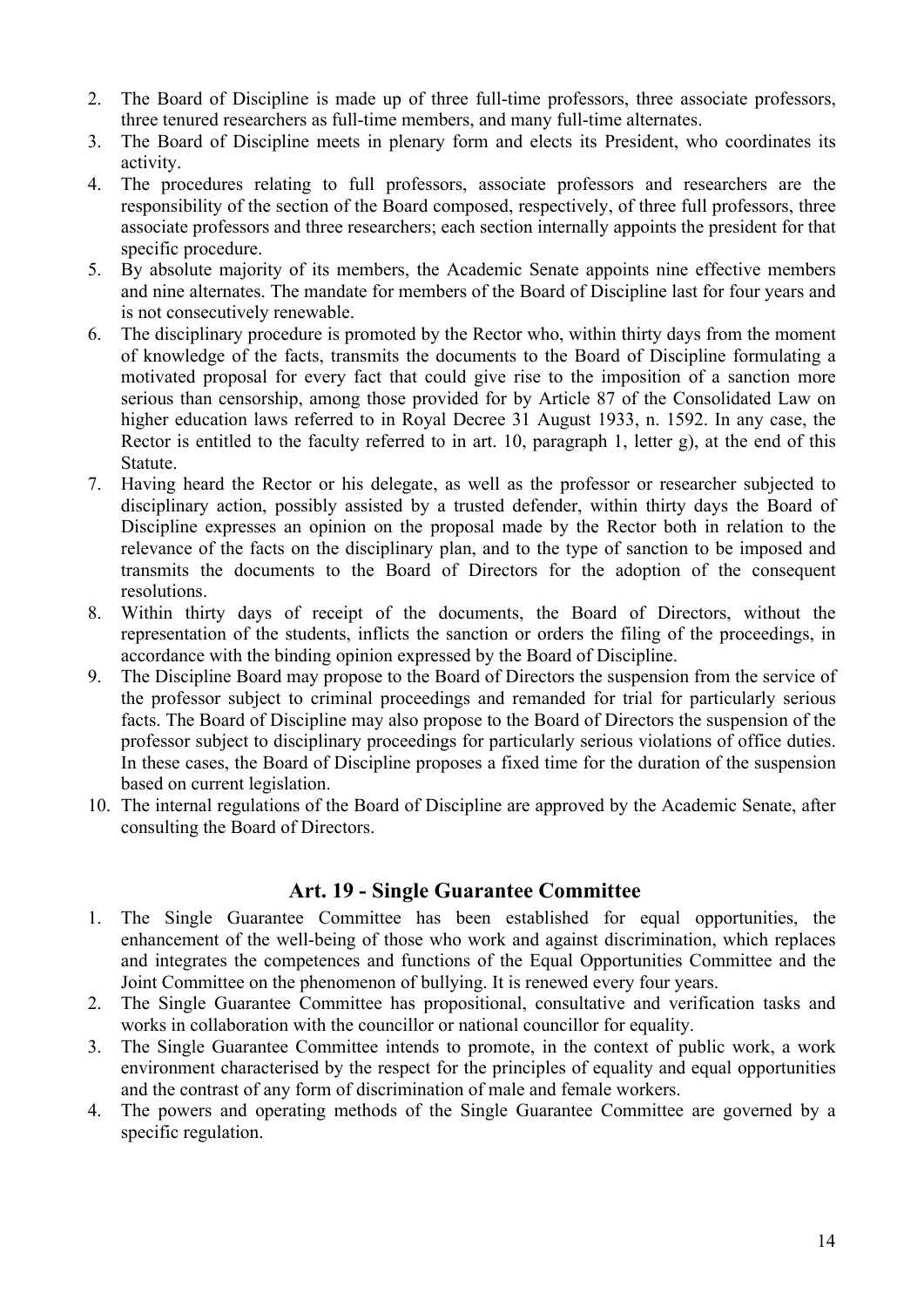# **Art. 20 - Technical-administrative staff Council**

- <span id="page-14-0"></span>1. The Technical-Administrative Staff Council is a collegiate body representing the technicaladministrative staff. It has consultative and propositional functions relating to the administrative organisation of the University and to issues concerning technical-administrative staff, in compliance with the sphere of autonomy and responsibility that the law and this statute attribute to the Director General and the Board of Directors.
- 2. The Technical-Administrative Staff Council:
	- a) expresses an opinion to the competent bodies on the University's three-year planning plan with regard to administrative organisation and services;
	- b) expresses an opinion to the competent bodies on the three-year planning for the technicaladministrative staff recruitment;
	- c) expresses an opinion to the competent bodies on the General Regulations of the University in the parts concerning the technical-administrative staff;
	- d) formulates proposals to competent bodies regarding the technical, administrative and service organisation;
	- e) expresses opinions and can make proposals to the competent bodies regarding training and professional retraining plans for technical-administrative staff
	- f) expresses an opinion to the competent bodies on the University regulations relating to technical-administrative staff;
	- g) formulates proposals and expresses opinions to the competent bodies on the criteria for using the funds for incentive bonuses for technical and administrative staff provided for by national and decentralised bargaining;
	- h) formulates proposals for amendments to the Statute and expresses an opinion on the proposed revision;
	- i) exercises any other attribution that is delegated by the Statute, by the regulations or by the Law.
- 3. The composition of the Technical-Administrative Staff Council must take into account the need to adequately represent the staff of the central and decentralised facilities as well as the organisational and professional differentiations of technical-administrative staff. The election and constitution of the Technical-administrative staff Council, its composition and functioning are disciplined by the General Regulations of the University. At least one third of its members must belong to one of the two seats. The Council remains in office for three years and is appointed by Rector's Decree.

### **Art. 21 - Student Conference**

- <span id="page-14-1"></span>1. The Student Conference, the representative body of students at the University level, promotes and coordinates the participation of students in the university organisation and carries out consultative functions towards the governing bodies of the University pursuant to the provisions of the University Statute and Regulations, as well as propositional functions on subjects exclusively or prevalently concerning the interest of students.
- 2. The University governing bodies are required to respond with motivated resolutions to the proposals made by the Student Conference.
- 3. The Conference promotes and manages national and international relations with the student representatives of other universities.
- 4. It must provide for the formulation of the relevant opinions and other required fulfilments within thirty days from the request.
- 5. The Student Conference is made up of one student elected from each Department and eight members by right: four elected by the Academic Senate, two by the Board of Directors and two by the Evaluation Board. Members remain in office for two years.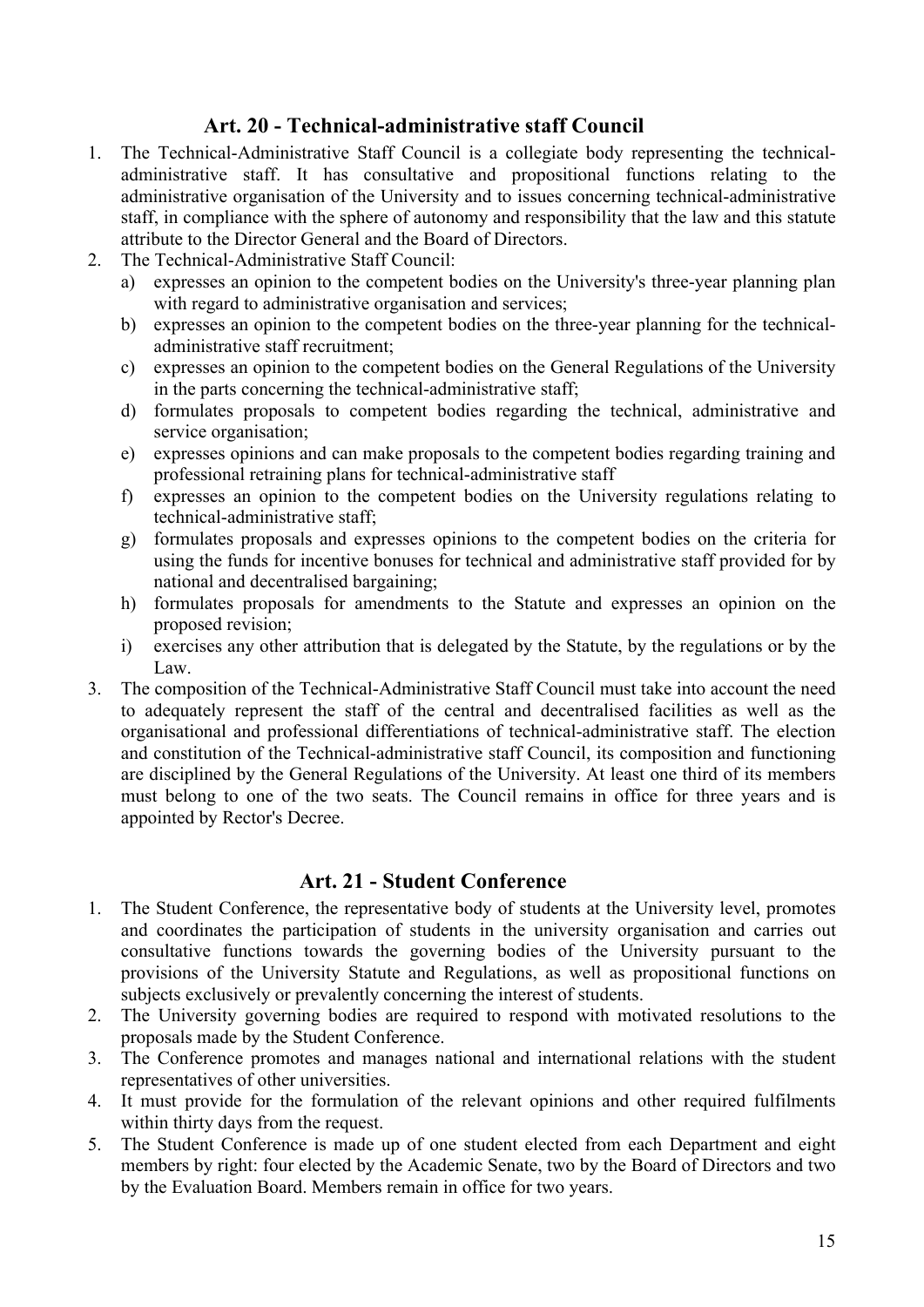- 6. The President is elected according to the procedures established by specific regulations; the rules for its functioning are defined by a specific regulation prepared by the Conference itself with the favourable vote of the majority of its members and is approved by the Academic Senate.
- 7. The University guarantees the Student Conference the resources and facilities necessary for the performance of its tasks.

### <span id="page-15-0"></span>**Art. 22 - Academic positions. Ban on cumulation of responsibilities. Incompatibility. Eligibility for election. Full-time positions**

- 1. The terms of office begin upon appointment. In the event of an election resulting from early termination, the newly elected remains in office for an entire term.
- 2. The members of the Academic Senate and the Board of Directors cannot hold other academic positions, with the exception of the Rector limited to the Academic Senate and the Board of Directors, and for Department Directors limited to the Academic Senate itself. Furthermore, they cannot be members of other bodies referred to in art. 9 of this Statute, nor can they hold functions or carry out the activities referred to in art. 2, paragraph 1, letter s) of Law no. 240/2010.
- 3. The members of the Board of Directors and of the Academic Senate cannot hold any position of a political nature for the duration of their mandate, nor can they hold the office of Rector or be part of the Board of Directors, the Academic Senate, the Evaluation Board or the Board of the Auditors of other Italian state, non-state, telematic universities. It is forbidden to perform functions related to the planning, financing and evaluation of university activities in the Ministry and ANVUR.
- 4. The status of fixed-term professor is incompatible with the exercise of the following academic positions: Rector, Pro-rector Vicar, Pro-rector of Reggio Emilia, member of the Board of Directors, Department Director, University School Dean, Doctoral School Director, Study Program President, Director of Service Centre and Interdepartmental Research Centre, member of the Board of Discipline. The status of fixed-term researcher is incompatible with the exercise of the office of member of the Board of Directors and member of the Board of Discipline. To be elected, professors and researchers must have opted for the full-time regime or have submitted a declaration of option prior to the vote to be valid in the event of appointment.
- 5. The passive electorate for academic positions is reserved for personnel who ensure a number of years of service at least equal to the duration of the mandate before the retirement date or, in the case of temporary employees, before the end date of the contract.
- 6. Temporary professors and researchers cannot carry out freelance and self-employment activities that lead to situations of conflict of interest with respect to the university to which they belong or that harm its dignity and decorum. Full-time professors and researchers can carry out, with the authorisation of the Rector, teaching and research functions, as well as institutional and managerial tasks without subordination constraints in public and private nonprofit organisations, provided that these do not give rise to situations of conflict of interest with the home University, and that the activity does not represent a detriment to the didactic, scientific and managerial activities entrusted to them by the home University.

### **Art. 23 - Student representatives**

- <span id="page-15-1"></span>1. The representation of students in the collegial bodies of the University is guaranteed.
- 2. For the purposes of student representation, students enrolled in Bachelor's and Master's Degree Programmes, PhD and Specialisation Programmes and Schools are to be considered.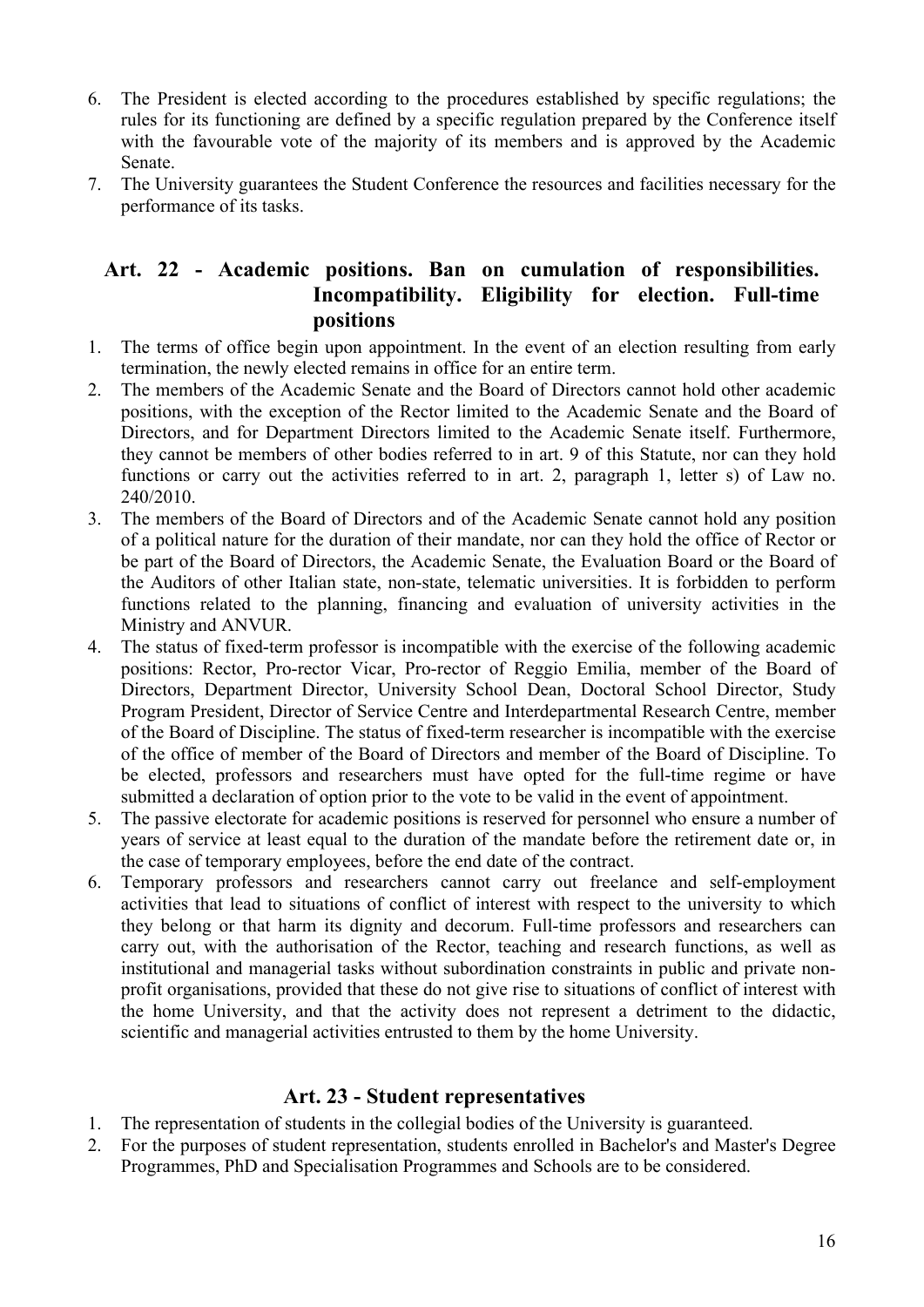- 3. When it is necessary to calculate the percentage by law of student representation in a collegiate body, for the purpose of determining a share of its representatives, the fractional shares will be rounded according to an arithmetic criterion in the case of a body with a technical composition, and rounded up to the superior unit in the case of a representative body.
- 4. Passive electorate is attributed to students enrolled for the first time and no later than the first year outside prescribed time in Bachelor's and Master's Degree Programmes, PhD and Specialisation Programmes and Schools of the University. The mandate within the same study programme lasts two years and is renewable only once.
- 5. Student representatives can access the data necessary for the performance of their duties, in compliance with current legislation on the subject.

### **Art. 24 - Regulations**

- <span id="page-16-0"></span>1. In compliance with the principles and provisions of this Statute, the detailed rules regarding the organisation, administration, finance and accounting, the didactic systems and the operating criteria of Degree Programmes, the facilities, the establishment and functioning of University bodies, electoral procedures and anything else necessary or useful for the realisation of the University's aims are governed by specific regulations, such as the University General Regulations, the Regulations for Administration, Finance and Accounting, the University Didactic Regulations, the Electoral Regulations.
- 2. The University General Regulations contain the rules relating to the organisation of the University.
- 3. The Regulations for Administration, Finance and Accounting govern the criteria for the financial and accounting management of the University.
- 4. The University Didactic Regulations are approved by the Academic Senate by an absolute majority of its members, subject to the favourable opinion of the Board of Directors, which in turn decides by an absolute majority of its members. The University Didactic Regulations govern the educational systems and the operating criteria of the University's study programmes and teaching activities which provide for the issuance of qualifications and certificates. The Student Conference expresses an obligatory opinion on the regulations, deliberating by an absolute majority of its members.
- 5. The Electoral Regulations indicate the methods of election for the establishment of the University bodies.
- 6. The University General Regulations are approved by the Academic Senate, by an absolute majority of its members, subject to the favourable opinion of the Board of Directors, which in turn decides by an absolute majority of its members.
- 7. The Regulations for Administration, Finance and Accounting are approved by the Board of Directors by an absolute majority of its members.
- 8. The regulations of the teaching, research and service facilities are approved by the respective Councils by an absolute majority of their members in compliance with the rules of the University Statute and regulations and are approved by the Academic Senate, subject to the favourable opinion of the Board of Directors.
- 9. The other University regulations are approved by the Academic Senate, subject to the favourable opinion of the Board of Directors.
- 10. Unless otherwise specified, the Regulations are issued by Rector's Decree and enter into force on the fifteenth day following their publication in the University register.
- 11. In case of conflict, the rules in the Statute prevail over those of the University General Regulations, while the latter prevail over the rules contained in other regulations.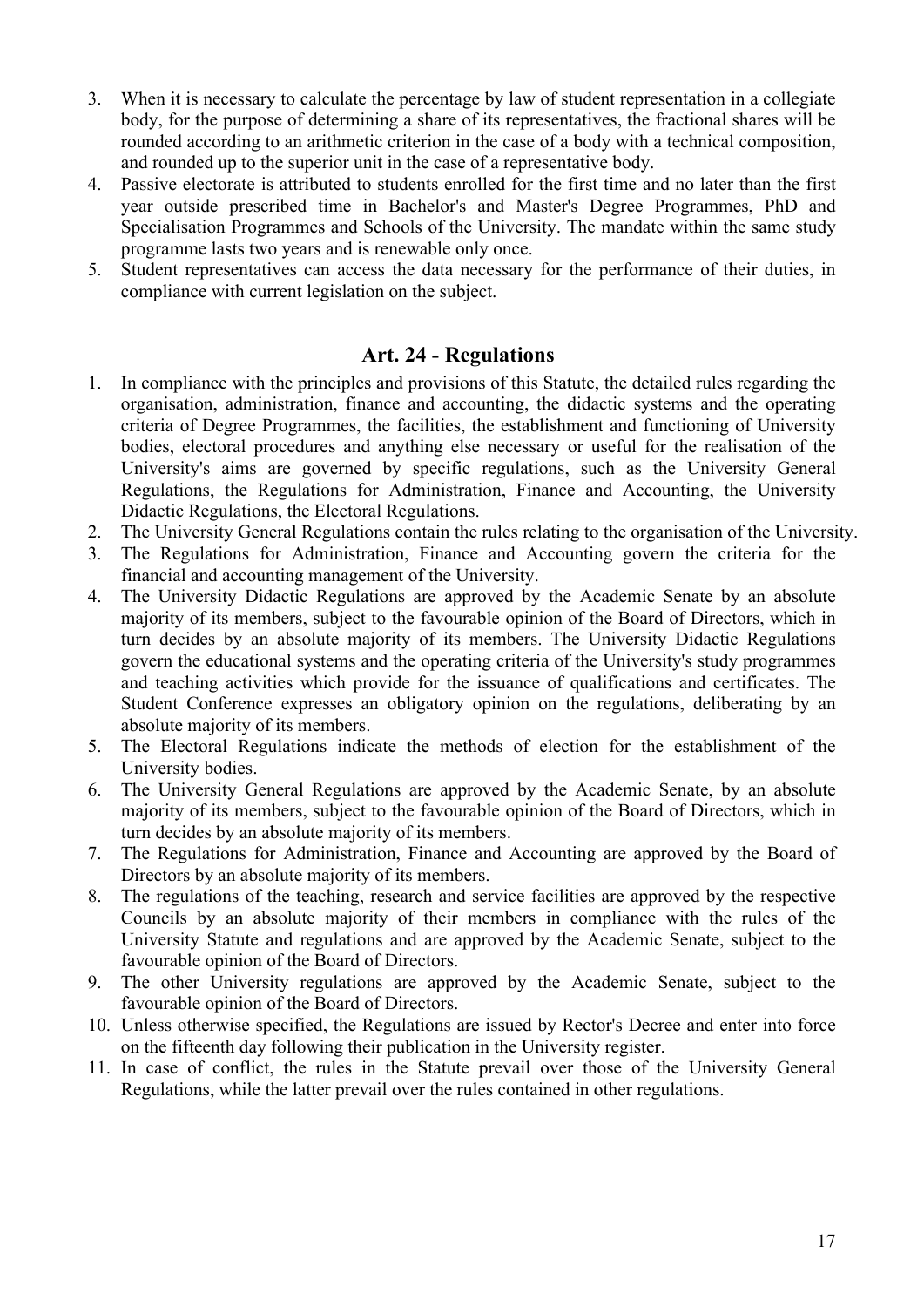#### **Art. 25 - Insurance coverage**

- <span id="page-17-0"></span>1. The University activates the necessary insurance coverage with regard to the risks of liability connected to its activities affecting the Rector, the Pro-rector Vicar, the Pro-rector of Reggio Emilia, the Department Directors and the secretaries and administrative managers of the Department and similar facilities, as well as the Presidents of the University Schools and the members of the Board of Directors. These insurance covers are limited to the civil liability that may affect the University for a fact committed with slight negligence by one or more of the aforementioned subjects, with the exclusion of civil liability for acts committed with wilful misconduct or gross negligence and administrative liabilities before the Court of Auditors. On this last point, the University limits itself to making an insurance agreement available to each of the aforementioned subjects, with optional membership and contracting and payment of the relative premium in full by the interested party.
- <span id="page-17-1"></span>2. The University General Regulations establish the limits and methods of such insurance coverage.

## **TITLE III - UNIVERSITY FACILITIES**

#### **Art. 26 - Educational, research and service facilities**

- <span id="page-17-2"></span>1. The University is divided into:
	- 14. Departments, pursuant to art. 27 of this Statute;
	- 15. University Schools, pursuant to art. 33 of this Statute;
	- 16. Service Centres and Interdepartmental Research Centres, referred to in the following articles 35 and 36 of this Statute.

The establishment and decommissioning of Departments, University Schools and Centres takes place with a Rector's Decree, subject to the resolution of the Board of Directors and the opinion of the Academic Senate for that falling under their competence.

#### **Art. 27 - Departments**

- <span id="page-17-3"></span>1. The Departments are the basic organisational facilities of the University, responsible for scientific research, teaching and training activities, as well as external activities related to or ancillary to them. The Departments are stable facilities, hinged in one of the two University locations.
- 2. The Departments include professors and researchers of homogeneous and similar Scientific Disciplinary Sectors, as well as the units of technical-administrative personnel assigned to them. The Departments can have an interdisciplinary character, based on tested and solid experiences both in research and in teaching.
- 3. Each Department must include a number of professors, permanent and fixed-term researchers of no less than thirty-five, to allow adequate coverage of teaching and research activities. Each professor and researcher belong to a single Department and at the same time, if the Department to which they belong is located in both seats, they indicate the one they belong to.
- 4. The establishment of a Department requires that:
	- a) there is coherence between the research requirements and teaching activities characterising it;
	- b) the minimum number of members referred to in paragraph 3 is represented by permanent professors and researchers;
	- c) the minimum number of members referred to in paragraph 3 is not intended to cease in the three years following the approval of the Statute for programmable events, without prejudice to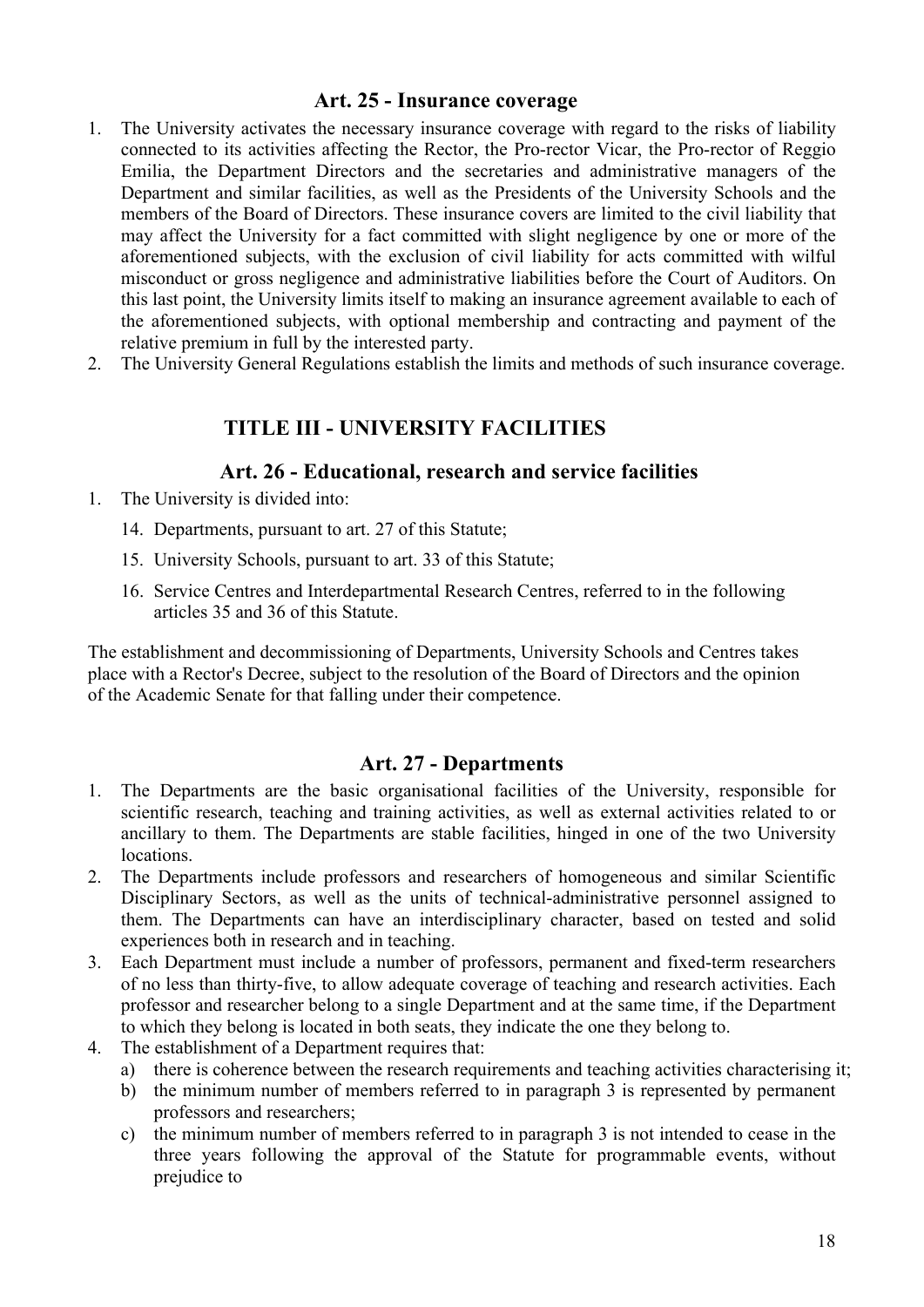the contextual provision of the modalities for reconstituting the quorum according to the composition criteria provided for by the Law of 30 December 2010, n. 240;

- d) one has the necessary resources to manage at least two Degree Programmes or to make a significant contribution to a single-cycle master's programme;
- e) those belonging to the Department guarantee adequate coverage of the educational credits provided for in the didactic regulations of the study programmes. If this is not possible, the remaining part of the teaching resources must be provided by other Departments, as part of the coordination operated by the Departments and / or the University Schools.
- 5. For the sole purpose of internal organisation, and if the complexity of the cultural and scientific areas in a single Department makes it appropriate, the Departments concerned can be divided into sections, without administrative autonomy. The breakdown into sections does not imply changes in the composition of the Department's bodies.
- 6. It is up to the Departments:
	- a) To promote and coordinate institutional research activities, respecting the autonomy of each individual professor and researcher and their right to directly access research funding;
	- b) To promote and manage research initiatives and programmes in collaboration with cultural and research institutions, local, national and international organisations and businesses;
	- c) To promote and manage educational activities related to degree programmes through their human and instrumental resources and approve the training offer;
	- d) To promote initiatives in the context of educational activities for the development of internship activities in collaboration with cultural and research institutions, local, national and international bodies and businesses;
	- e) To collaborate in the Programmes as well as in the PhD and Specialisation Schools, within the scope of their own disciplinary skills and lines of research.
	- f) To deliberate on the membership of professors and researchers who have requested it in accordance with the procedures established by the general University regulations.
- 7. The Departments prepare annual and three-year plans for the development of activities for the planning of the objectives and needs of human, material and financial resources. In particular, it is up to the Departments:
	- a) to formulate, as far as they are of specific interest, the requests for teaching and research staff on the basis of a detailed research development plan and didactic needs;
	- b) To submit requests for technical-administrative staff, financial resources and facilities based on the research and teaching activities carried out and planned, as well as teaching support services.
- 8. After evaluating the adequacy of requests with expected objectives and the consistency with the University's needs, the development plans of the Departments are integrated by the Rector in the University's three-year planning document. The periodic reporting on the use of the resources acquired and the results achieved is also subject to final assessment.
- 9. The Conference of Department Directors is established, which exercises consultative and propositional functions towards the Board of Directors, the Academic Senate and the Evaluation Board. The functioning of the Conference is governed by the University General Regulations.

### **Art. 28 - Department Bodies**

- <span id="page-18-0"></span>1. The Department bodies are:
	- 17. the Department Council;
	- 18. The Director;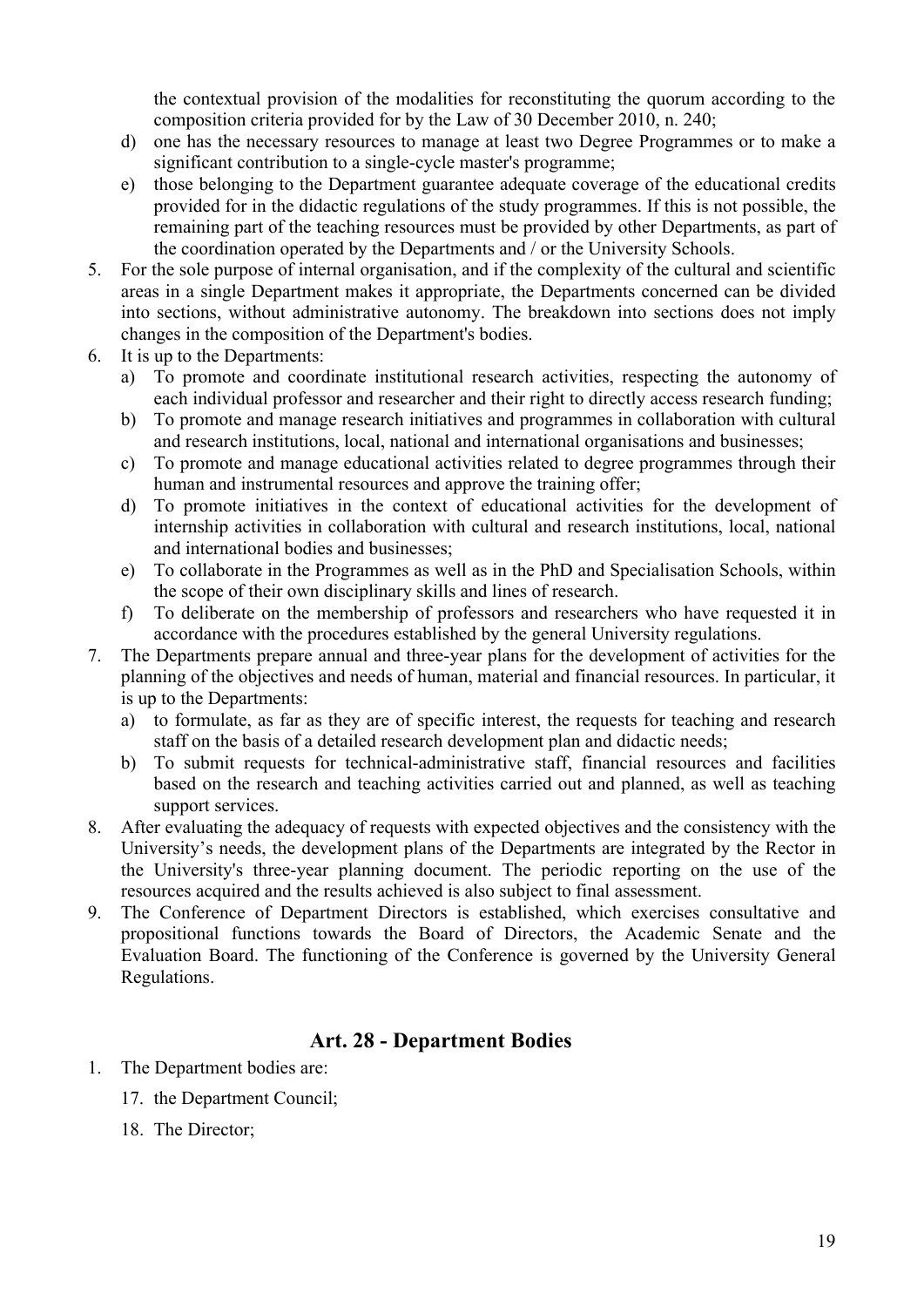- 19. the Department Board;
- 20. the Professor-Student Joint Commission.

# **Art. 29 - Department Council**

<span id="page-19-0"></span>1. The Department Council is composed of:

a) all the professors and researchers belonging to the Department;

b) a representation of the technical-administrative staff to the extent of at least 50% of the staff;

c) at least 15% of professors and researchers are represented by students of study and and PhD programmes;

d) a representation of fixed-term personnel, research fellows and postgraduates, as established by the Department regulations.

2. The Department Council establishes, through its own regulations, the methods of operation of the Council itself, the designation of its representatives and, where deemed necessary, the formation of a Department Board pursuant to art. 31 of this Statute.

3. It is the responsibility of the Department Council, in accordance with the provisions of the University Didactic Regulations and in compliance with the general criteria established by the Board of Directors:

- a) To organise and coordinate the didactic activity of the Study and Training Programmes, those of tutoring and orientation, as well as cultural activities and other activities aimed at outsiders that by law or by statute belong to the Departments;
- b) To decide on any affiliation to a University School;
- c) To formulate strategic plans and allow the related personnel requests;
- d) To provide for the appointment and use of the professor and researcher posts assigned to the Department, ensuring the coverage of the courses activated and supervising the smooth running of all teaching activities, after consultation with the Professor-Student Joint Commission; the Board formulates the proposal to call before the Board of Directors, which resolves on the matter;
- e) To approve the annual budget and final accounts;
- f) To approve the annual report on teaching activities presented by the Department Director;
- g) To approve the Department Regulations by an absolute majority of those entitled to vote;
- h) To deliberate on the membership of professors and researchers who have requested it, according to the procedures established by the University General Regulations;
- i) To exercise any other attribution that is delegated by law, by this Statute and by regulations.
- 4. The Department Regulations determine the contents and limits of this delegation, in case of delegation of functions from the Council to the Members of the Departmental Board In any case, the following tasks cannot be delegated, except for further limitations established by the Department regulations:
	- a) the resolutions on didactic planning, on the affiliation to a University School and on the plans referred to in art. 27, paragraph 7 of this Statute;
	- b) the resolutions on the appointment and use of the posts of professor and researcher assigned to the Department;
	- c) the approval of the budget and the final balance;
	- d) the approval of the Department Regulations;
	- e) the approval of the annual report on teaching activities;
	- f) the decision on expenditure commitments exceeding the mandatory limits set in the Department Regulations.
- 5. The Department Council, depending on the complexity of the training offer, deliberates or delegates to the competent School the possible establishment of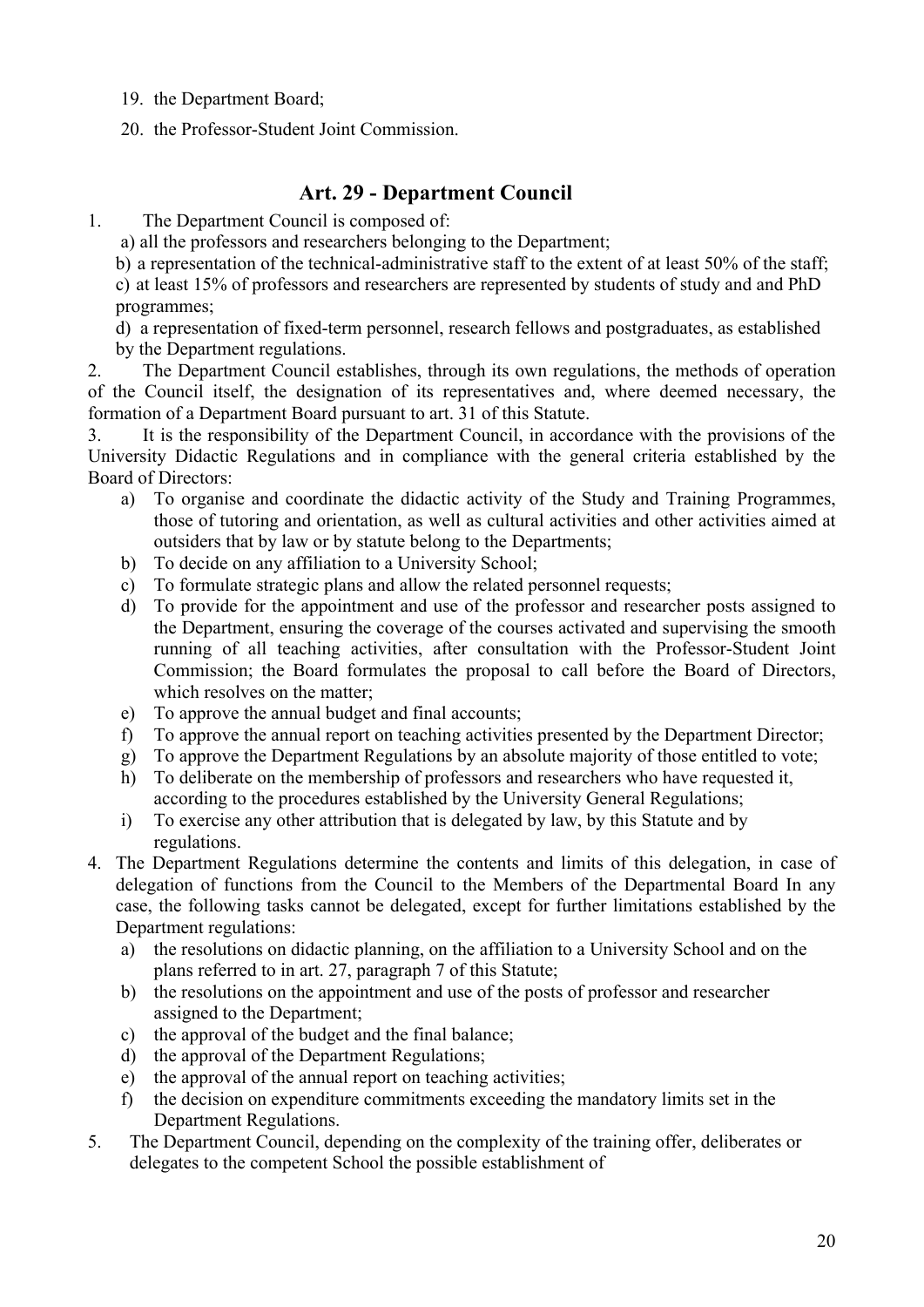educational coordination bodies of the Study and Training Programmes, including the Degree Programme Boards referred to in art. 34 of this Statute.

6. Unless otherwise regulated by this Statute, the Study and Training Programmes and the related coordination facilities are governed by the regulations of the Departments concerned, by the University General Regulations and by the University Didactic Regulations.

## **Art. 30 - Department Director**

- <span id="page-20-0"></span>1. The Director represents the Department, chairs the Council and the Departmental Board, where established.
- 2. It is the responsibility of the Department Director, in implementation of the resolutions of the Council and with the collaboration of the Departmental Board:
	- a) To promote the activities of the Department;
	- b) To monitor compliance with the laws, the Statute and regulations;
	- c) To maintain relations with academic bodies;
	- d) exercises any other authority being delegated to him/her by the laws, the Statute and the regulations.
- 3. The Department Director is elected by the Department Council among full professors and is appointed by Rector's Decree. The office has a three-year term, renewable for a single consecutive term. The eligibility criteria are defined by the legislative provisions in force. The methods of election are determined by the University General Regulations. In the event of the unavailability of full professors, the passive electorate for the position of Department Director is extended to associate professors.
- 4. The Director appoints a Vice-director among tenured professors, who replaces him/her in all his(/her functions in case of impediment or absence. In the event of the establishment of sections of the same Department in both University locations (Modena and Reggio Emilia), the Vice-director must be designated among the tenured professors of the section other than the one in which the administrative headquarters of the Department are located. The Vice-director is appointed by Rector's Decree.

## **Art. 31 – Members of the Department Board**

- <span id="page-20-1"></span>1. The Department Board assists the Director, with preliminary, coordination and decisionmaking functions within the limits of the delegation being conferred to him/her.
- 2. The composition of the Department Board and its functioning are governed by the Department Regulations. The following are part of the Department Board:

The Director;

The Vice-director;

a representation of the teaching and research staff, of the technical / administrative staff and of the students who are part of the Department Council. The administrative manager participates in the Department Board without the right to vote.

3. The Department Board is appointed by the Department Council on the Director's proposal. The office of member of the Department Board has a three-year duration and can be consecutively renewed only once.

## **Art. 32 - The Professor-Student Joint Commission**

<span id="page-20-2"></span>1. The Professor-Student Joint Commission, set up in each Department or in each of the University Schools pursuant to art. 33 of this Statute, is responsible for: carrying out activities monitoring the educational offer and the quality of teaching as well as the service activity to students by professors and researchers; for identifying indicators for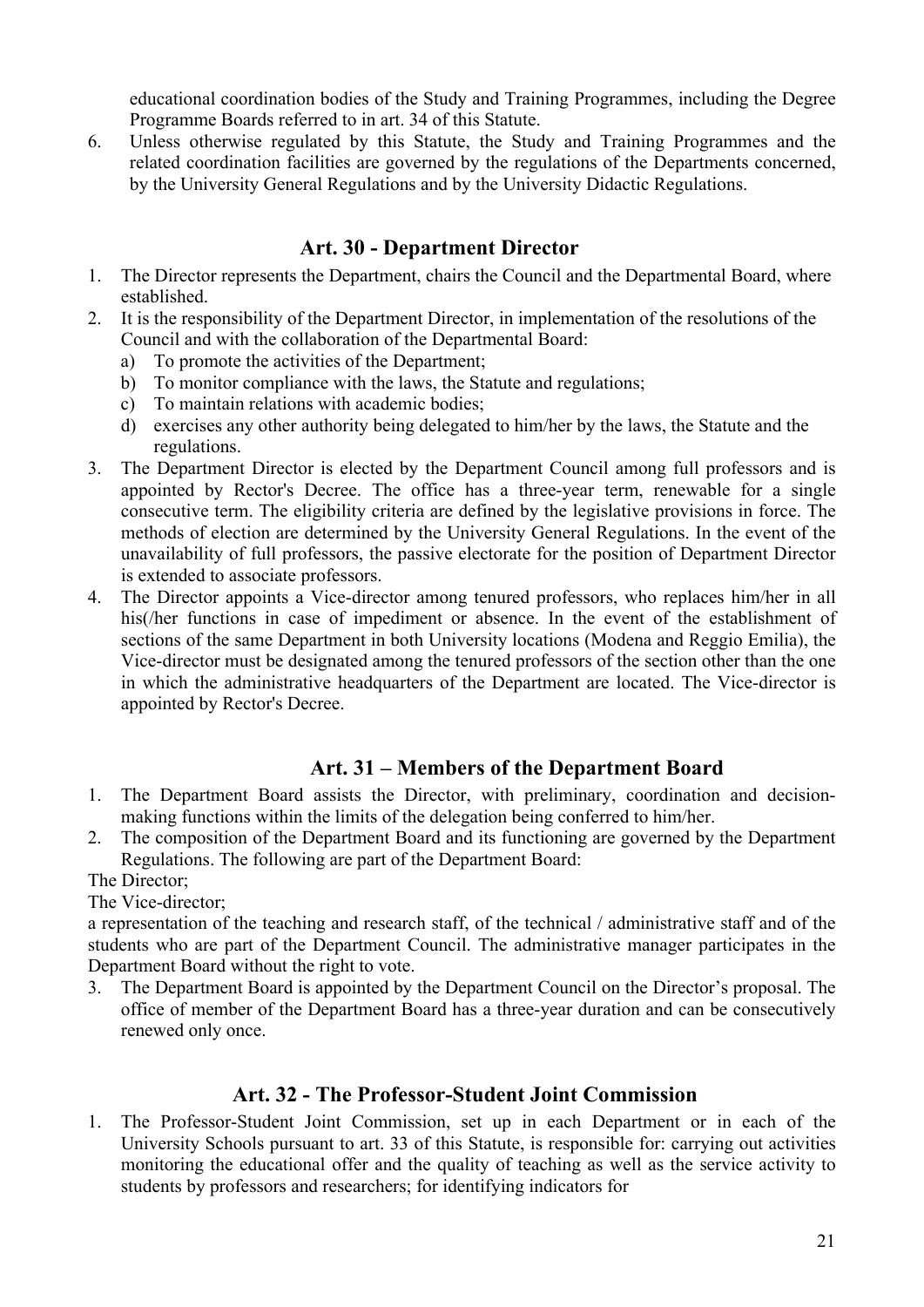evaluating results; for formulating opinions on the activation and termination of Study Programmes.

2. The Professor-Student Joint Commission is made up of an equal number of professors and students, according to procedures established by the Department Council or by the decisionmaking body of the University School. Where possible, the student component must be representative of the various Degree Programmes belonging to the Departments and Schools of the University. Participation in the body does not give rise to the payment of fees, emoluments, indemnities or reimbursements of expenses.

### **Art. 33 - University Schools**

- <span id="page-21-0"></span>1. The University Schools are linking facilities between several Departments, grouped in relation to criteria of disciplinary affinity, in the context of teaching and services.
- 2. They can be established, on the proposal of the Departments concerned, with a resolution of the Board of Directors, subject to the opinion of the Academic Senate.
- 3. The University Schools do not have a specific territorial connotation. The establishment, activation and participation in a School commit the Departments involved to providing the necessary resources for the implementation of the training offer provided for in the School project, according to the methods proposed annually by the School and approved by the Departments concerned.
- 4. University Schools can be established in a number not exceeding six.
- 5. University Schools have the function of coordinating and rationalising teaching activities, including the proposal for the activation or suppression of Study Programmes, and for the management of common services.
- 6. University Schools to which Departments with assistance functions belong within the framework of the relevant state provisions, assume the consequent tasks according to the modalities and within the limits agreed with the Region, guaranteeing the inseparability of the assistance functions of the professors of clinical subjects from those of teaching and research pursuant to art. 44 of this Statute.
- 7. A Professor-Student Joint Commission is set up within each University School, pursuant to art. 32 of the present Statute, which replaces the Departmental Professor-Student Joint Commission.
- 8. The decision-making body of the University School is composed of the directors of the Departments grouped in it, by an elective representation of the students, as well as by professors elected from among the members of the Boards of the Departments, or among the coordinators of study or PhD programmes, or among the managers of the assistance activities falling within the competence of the structure, where foreseen (to an extent not exceeding ten percent of the members of the participating Department Councils).
- 9. The decision-making body of each University School is chaired by a full professor, known as the President of the University School, elected by the members of the participating Department Councils and appointed by Rector's Decree. The President remains in office for three years and is renewable consecutively only once.
- 10. As regards the connecting structure referred to as the Faculty of Medicine and Surgery, please refer to the provisions in art. 44 of this Statute.

### **Art. 34 – Degree Programme Boards**

- <span id="page-21-1"></span>1. The Departments or the University Schools upon delegation may set up Degree Programme Boards, in order to organise, coordinate and evaluate teaching activities.
- 2. The Degree Programme Boards are composed of professors and researchers who carry out teaching activities in the Programme, of the technical-administrative staff who carry out functions related to the Course itself, as well as a representation of the students enrolled, in a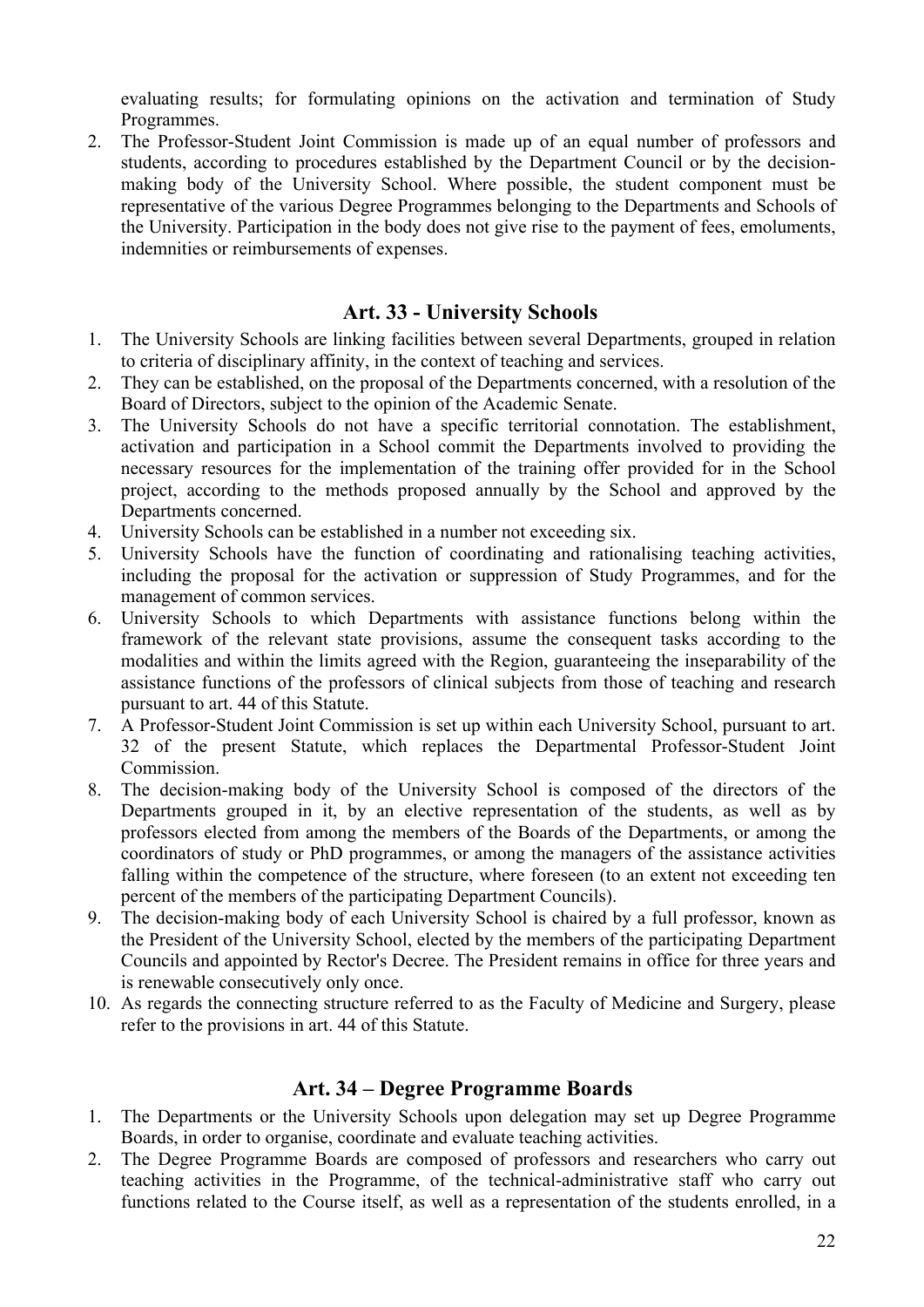number of not less than fifteen percent of the total number of Board members.

- 3. The methods of designating or electing the members and functioning of the Degree Programme Boards are governed by the regulations of the Departments or, upon delegation, by the School.
- 4. The Presidents of the Degree Programme Boards oversee the proper functioning of the courses, representing them both at the University level and at the level of national conferences, where established. They can be part of the Department councils and the deliberative bodies of the University Schools.
- 5. The Presidents of the Degree Programme Boards are elected among tenured professors, or, in the event of unavailability, among the permanent researchers who are part of them, according to the procedures established by the regulations. They have a three-year term, renewable once consecutively, and are appointed by Rector's decree.
- 6. The Degree Programme Boards must be established for the Degree Programmes of the Master's Degrees in Medicine and Surgery and in Dentistry and Dental Prosthetics, and of the Bachelor's and Master's Degree Programmes in Health Professions.

### **Art. 35 - University Service Centres**

- <span id="page-22-0"></span>1. After consulting the Academic Senate, the Board of Directors may set up University Service Centres in order to provide services of particular complexity and of general interest to the University.
- 2. The procedures for the establishment, organisation, operation and deactivation of the University Service Centres are defined by the University General Regulations.

## **Art. 36 - Interdepartmental Research Centres**

- <span id="page-22-1"></span>1. For research activities of significant interest and commitment to the University, which involve multi-year projects and the activities of several Departments, the Board of Directors may to approve the establishment of Interdepartmental Research Centres for a renewable period of three years, upon proposal of the Departments concerned and after consulting the Academic Senate.
- 2. Interdepartmental Research Centres will also be able to carry out services to the territory. In this case, they will be referred to as Interdepartmental Research and Service Centres.
- 3. The Departments that propose the establishment of an Interdepartmental Centre must ensure the minimum resources of personnel, financial support and space for carrying out the planned activity. Interdepartmental Centres can be endowed with decision-making autonomy within the resources of the structure, within the framework defined by the three-year development plan of the Departments referred to in art. 27, paragraphs 7 and 8, of this Statute.
- 4. Interdepartmental Centres usually have their administrative headquarters in one of the proposing Departments. The Board of Directors can assign an autonomous administrative headquarters to Interdepartmental Centres of particular importance.
- 5. The University General Regulations establish the procedures for the establishment, organisation, operation, three-year evaluation, renewal and deactivation of Interdepartmental Centres with decision-making autonomy within the resources of the structure; they define the number of professors and researchers deemed adequate and significant for the establishment of these Interdepartmental Centres; they indicate the requirements of the three-year development plan of activities, which must include any provision for the creation of temporary permanent positions, research grants and scholarships, the planning of the use of spaces and personnel resources, the quantification of the costs incurred by the Departments and the relative degree of coverage from the resources of the Interdepartmental Centre.
- 6. Interdepartmental Centres are subject to a three-year evaluation by the Evaluation Board, also for the purpose of their possible renewal.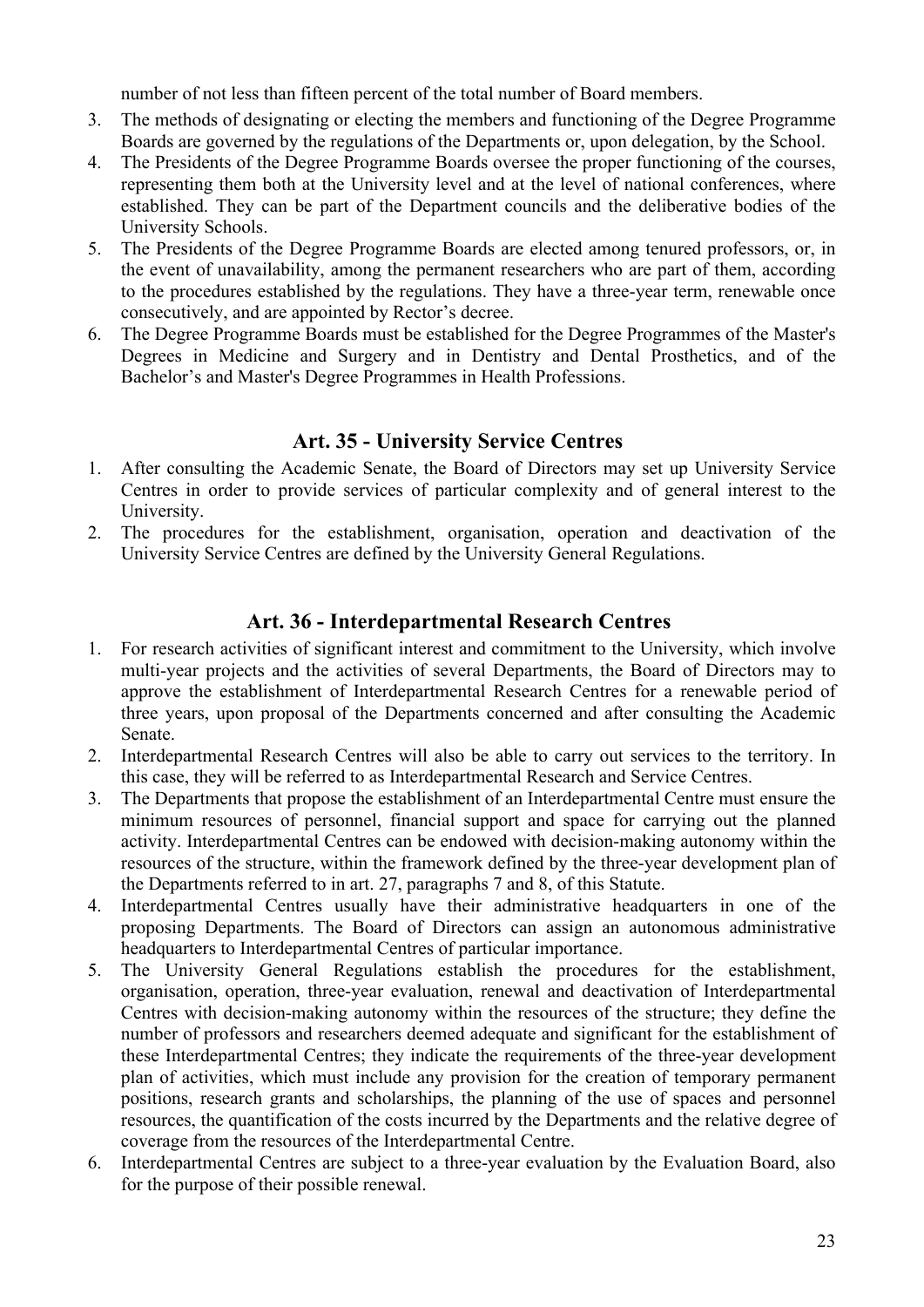# **Art. 37 – University Museum Network**

- <span id="page-23-0"></span>1. The University Museum Network provides for the enhancement, protection, classification and exposure to the public, as well as the study of the University's historical, artistic and naturalistic assets.
- 2. General provisions will be dictated with the University Regulations regarding the methods of setting up and functioning of the museum network, for which the attribution of decisionmaking autonomy within the resources of the structure may be envisaged.

### **Art. 38 – Doctoral Programmes**

<span id="page-23-1"></span>**1.** The University promotes the activation of Doctoral Programmes and Schools, also in consortium with other Italian and foreign universities, as a fundamental tool for the training of researchers with a high scientific and professional profile at national and international level.

2. Through research doctorates, the University intends to promote and encourage a harmonious and balanced support for both basic and applied research, in favour of all the macro-areas represented in it.

3. After obtaining the opinion of the Academic Senate, on the proposal of the facilities concerned, the Board of Directors establishes and organises Doctoral Programmes and Schools.

4 Doctoral Programmes and Schools are established taking into account their sustainability in terms of teaching and the availability of equipment, as well as in the presence of a consolidated high-level research activity in the sector covered by the Doctoral Programme. The functioning of the Doctoral Programmes and Schools is regulated by a specific regulation.

### **Art. 39 – Specialisation Schools**

- <span id="page-23-2"></span>1. Specialisation Schools are established, activated and suppressed by the Board of Directors, with the opinion of the Academic Senate, on proposal of the Departments concerned. The Director of the School remains in office for three years, renewable consecutively once.
- 2. Pursuant to Article 4, paragraph 3 of the Ministerial Decree of 1 August 2005 and subsequent amendments, the Management of the Schools in the health area is entrusted to a full professor of the scientific disciplinary sector of reference of the School. In case of multiple Scientific Disciplinary Sectors of reference, the Management of the Specialisation School is entrusted to a full professor of one of the sectors included in the specific area of the School type.
- 3. The functioning and organisation of the training activities of the Specialisation Schools, also merged with other Universities, are governed by current legislation, by specific ministerial provisions regarding Specialisation Schools, by regional Memoranda of Understanding referred to in Legislative Decree 30 December 1992, n. 502 and subsequent amendments as well as by the related Implementing Agreements, by Agreements with merged Universities and by the University regulatory provisions.

## **TITLE IV – EXTERNAL RELATIONS Art. 40 - General criteria**

- <span id="page-23-3"></span>1. The University, in accordance with the general principles of this Statute, considers the development of relations with other universities and national and international cultural and research institutions as its own task, and favours relations with public and private institutions, with businesses and other productive forces, as these are tools for disseminating, exploiting and verifying the results of scientific research. The external relations of the University are governed by the University General Regulations
- 2. The University participates, with its own staff and facilities, in research initiatives and programmes in collaboration with local, national and international entities and businesses. The procedures for participating in research collaborations are governed by a specific regulation.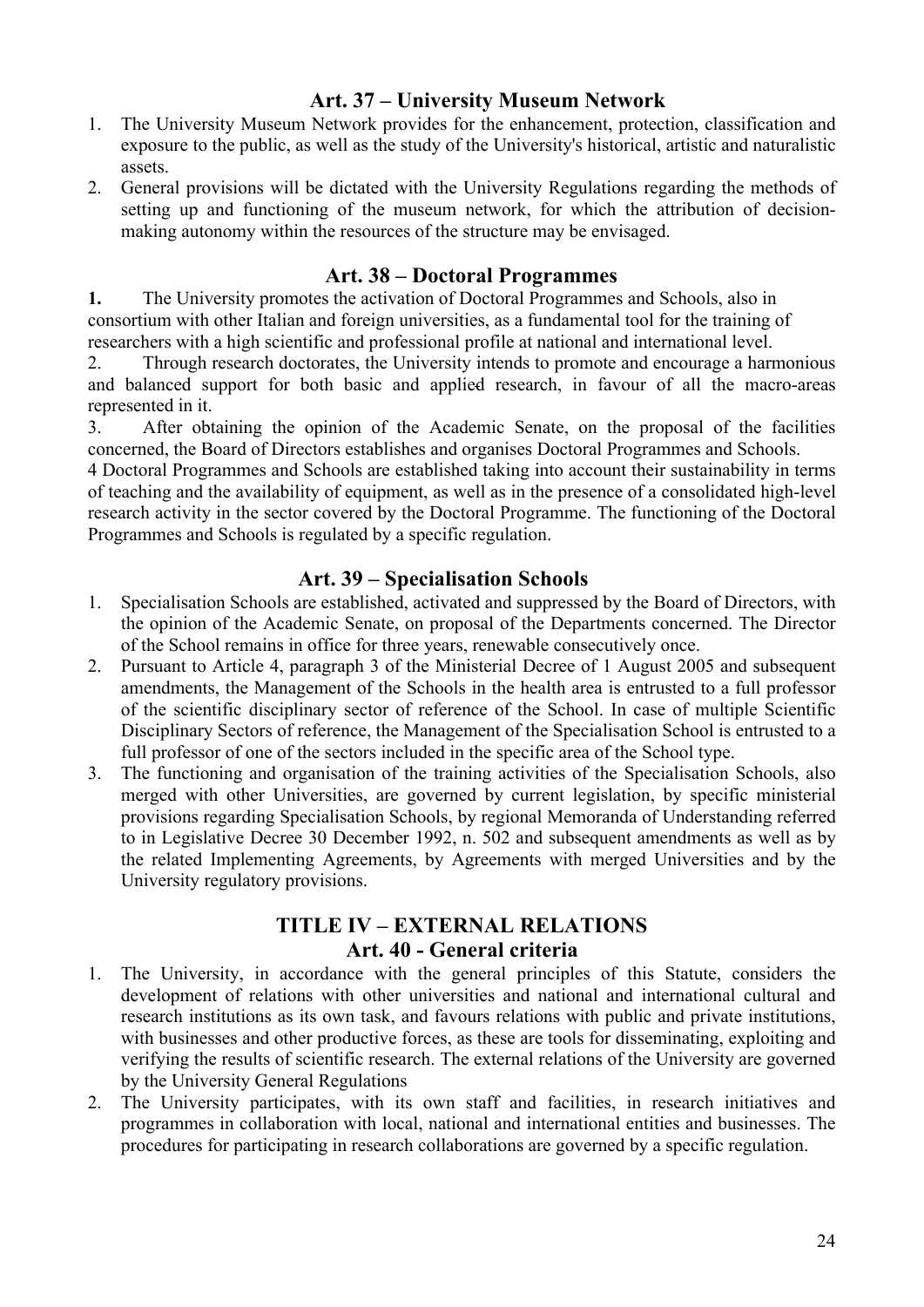- 3. The University can participate, with its own staff and facilities, in consulting, technology transfer and professional training activities on behalf of public and private entities, through contracts and agreements. The responsibilities of the personnel in conducting the aforementioned activities and the definition of the distribution of revenues are governed by specific regulations and are mentioned in the agreement protocols or contracts.
- 4. The University favours the implementation of collaboration programmes with international organisations, in particular with the European Union, and participation in the cooperation programs of the Ministry of Foreign Affairs.
- 5. The license for any title of the trademark, without prejudice to the safeguarding of the prestige of the University, must, compatibly with current legislation, be subject to specific authorisation by the Board of Directors.
- 6. The Director General keeps an updated and complete list of public or private bodies in which the University participates, as well as the appointed representatives, and makes it accessible for consultation.

### **Art. 41 - Committee of Supporters**

- 1. The Committee of Supporters has the purpose of promoting an effective connection with the institutional, cultural, social, economic and productive bodies of the territory.
- 2. The Committee of Supporters:
	- a) proposes to the Rector a shortlist of at least nine names as candidates for the Board of Directors, in accordance with the procedure set out in art. 13, paragraph 4 of this Statute;
	- b) formulates proposals to the competent University Bodies for a coordinated development according to the network of offices model;
	- c) contributes to the development and planning of educational, scientific, dissemination and research enhancement activities, transfer of knowledge and skills of the University, through both the expression of opinions and logistical and financial support initiatives;
	- d) represents a permanent reference for the connection of the University with its socioeconomic context, also to facilitate the integration of graduates into the world of work.
- 3. The Committee of Supporters is made up of natural persons and public and private legal persons, representatives of social, institutional, cultural, economic, productive and professional realities; by other bodies and associations, banking foundations, trade associations or university graduates (Alumni), which undertake to promote the University's activities, also through the provision of financial contributions.
- 4. The composition, the modalities of participation and forfeiture, the functioning, the possible articulation of the Committee of Supporters and the term of office of its members are provided for by specific regulations proposed by the Rector, after consulting the Board of Directors, and approved by the Academic Senate.
- 5. The Rector, the Pro-rector Vicar and the Pro-rector of Reggio Emilia participate in the meetings of the Committee of Supporters.
- 6. The Rector annually submits a report on the University's activities and the use of resources to the Committee of Supporters.
- 7. The Committee of Supporters meets at least once a year upon convocation of the President.

## **Art. 42 - Collaborations with public administrations**

- 1. The University may sign agreements with other public administrations for the joint performance of institutional activities of common interest.
- 2. The University undertakes to collaborate with other public administrations, in particular with the Emilia-Romagna Region, in order to make effective the implementation of the laws in force on the right to study, orientation, integration into the world of work.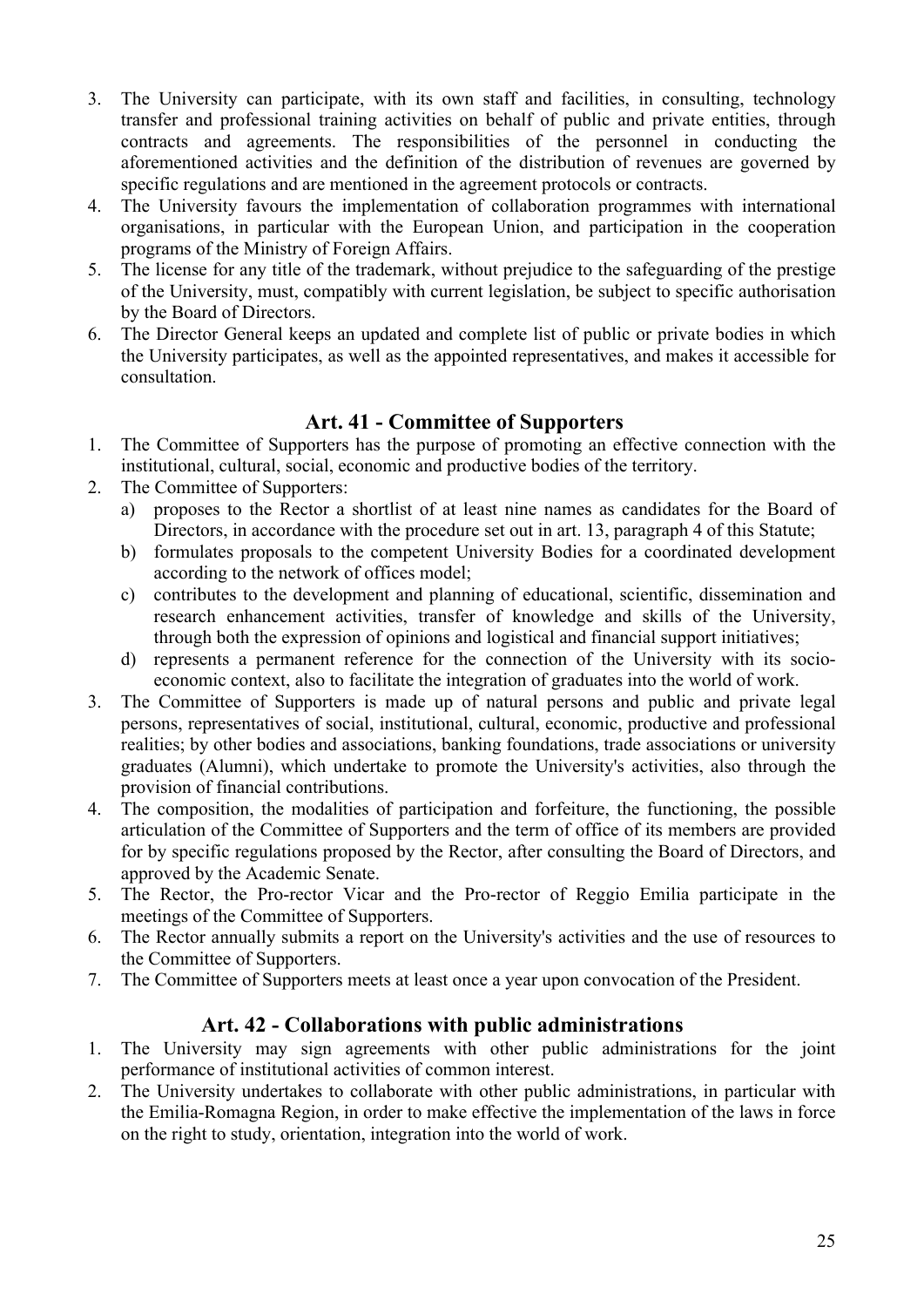3. The agreements referred to in paragraphs 1 and 2 are approved by the Board of Directors or, subject to its authorisation, by the competent bodies.

# **Art. 43 - Participation in private-law bodies**

- 1. Even through specifically established bodies, the University may participate in companies or other forms of association under private law, useful for the achievement of its institutional purposes.
- 2. The participation referred to in the previous paragraph is approved by the Board of Directors after consulting the Academic Senate.
- 3. The participation of the University must in any case comply with the following criteria:
	- a) university level of the activity carried out certified by a scientific committee;
		- b) availability of financial and organisational resources;
		- c) destination of the share of any profits distributed to be attributed to the University for institutional, educational and scientific purposes;
		- d) expressed provision of shareholder agreements to safeguard the University on the occasion of capital increases;
		- e) limitation of the University competition to the shareholding interest, to cover any losses;
		- f) the portion of resources available annually in the capital account must be contained within the limits predetermined by the Board of Directors.
- 4. The participation of the University can be constituted by the loan of goods, means or facilities, in compliance with the principles set out in paragraphs 2 and 3 of this article and with charges borne by the borrower.

## **Art. 44 - Relations with the National Health Service and its Linking Structure**

- 1. The collaboration between the University and the public health system, as well as with accredited private bodies operating in the health field, is coordinated by a connection structure called the Faculty of Medicine and Surgery in which the Departments of the medical-surgical area and other educational facilities or relevant Departments are grouped. This collaboration is implemented through agreements, conventions and protocols that ensure the widest and most complete training of students in the Degree Programmes.
- 2. The University School referred to in paragraph 1, called Faculty, is the university structure of reference as regards relations with the National Health Service (SSN), referred to in Legislative Decree 21 December 1999, n. 517 and subsequent amendments and additions. It promotes and implements the system of functional and operational relations between the SSN facilities and the Departments connected in the School, ensuring the inseparability of the care functions of the professors of clinical subjects from those of teaching and research. To this end, it may manage the human, logistical, technological and financial resources possibly assigned by the Board of Directors and / or by the relevant Departments, to the extent of their respective competence, for the functions referred to in this article.
- 3. As part of the institutional relations with the SSN and with the Regional Health Service (SSR), the decision-making body of the Faculty referred to in paragraph 1 coordinates the didactic activities in relation to the assistance activity of university professors and researchers, taking into account the need to ensure the inseparability of welfare functions from teaching and research ones. In addition to the functions attributed to the Schools by art. 33 of this Statute, the decision-making body of the Faculty expresses a mandatory opinion on the establishment or suppression of complex facilities qualified as essential for the purposes of teaching and assistance programmes involving university professors.
- 4. The President of the Faculty referred to in paragraph 1 participates in the management of relations with the NHS, within the scope of the provisions of the legislation and specific agreements. The President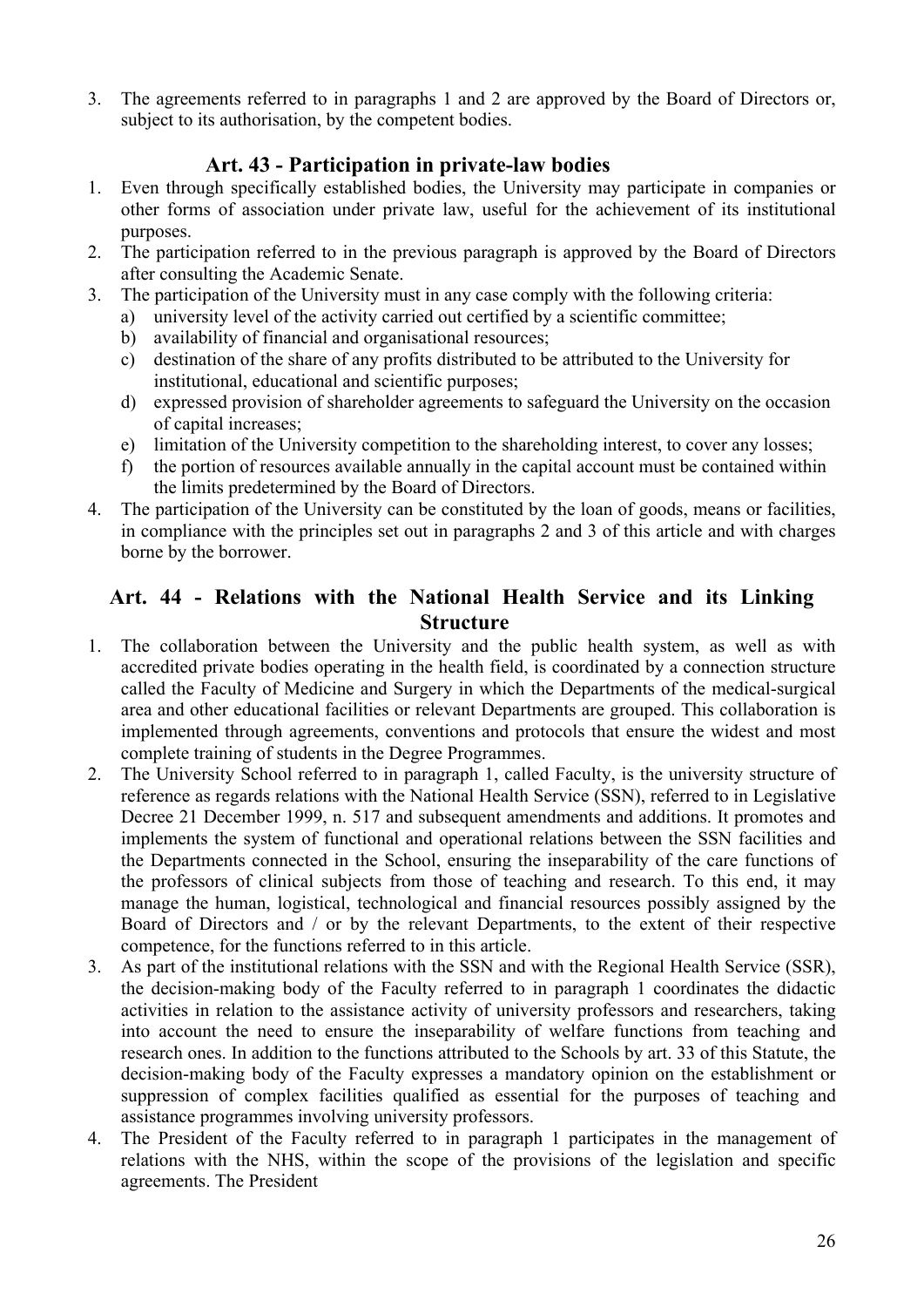of the Faculty, moreover, can be conferred powers by the Rector for specific functions that current provisions attribute to his figure.

5. The decision-making body of the University School referred to in paragraph 1, in compliance with the limits set out in art. 2, paragraph 2, letter f) is made up of:

a. the Directors of the Departments in the School;

b. nine representatives of the coordinators / presidents of degree and doctoral programmes, including the presidents of single-cycle degree programmes by right;

c. at least six representatives of the members of the Councils of the Departments linked in the School, of which at least three professors or researchers with assistance integration and at least three professors or researchers without contractual relationships with the Health Service;

d. an elective representation of students belonging to the School pursuant to art. 23 of this Statute;

e. three representatives of the Directors of Specialisation Schools (one from the medical area, one from the surgical area and one from the services area);

f. at least six representatives of the members of the councils of the Departments in the School, of which at least three professors or researchers with assistance integration and at least three professors or researchers without contractual relationships with the health service;

g. a representation of the administrative and technical staff assigned to the Departments of Medicine;

h. an elective representation of students belonging to the School, pursuant to art. 23 of this Statute.

6. The President of the Faculty referred to in paragraph 1 is elected by the members of the participating Department Councils and is appointed by Rector's Decree. The President remains in office for three years and is renewable consecutively only once.

### **TITLE V - FINAL AND TRANSITIONAL RULES Art. 45 - Implementation rules**

1. The implementation rules of this Statute are referred to the General Regulations of the University and to the specific implementing regulations provided for by the Statute.

## **Art. 46 - General principles on the functioning of collegial bodies**

- 1. Unless otherwise provided, for the meetings of the collegial bodies to be valid, the majority of the members must attend. In the calculation of the majority, those who have justified their absence, even by telematic means, are not included.
- 2. Resolutions are taken by a majority of those present, unless otherwise provided for certain topics. In the event of a tie vote, the vote of the President prevails.
- 3. None of the participants in the meetings can take part in the vote on matters that concern him personally or that concern relatives and kindreds up to the fourth degree.
- 4. The minutes of the meetings of the bodies are public.
- 5. Unless otherwise provided, in cases where the opinion of a collegiate body is required and this has not done so within thirty days, the requesting body can disregard the opinion itself, or can reiterate the request for an opinion by assigning a further deadline.

## **Art. 47 - Exemption from teaching activities**

1. Upon justified request, the Rector, the Pro-rector Vicar, the Pro-rector of Reggio Emilia, the presidents of the University Schools, the Department Directors may be partially exempted from teaching activities for the entire duration of their office. The partial exemption is approved by the Board of Directors, after consulting the Academic Senate.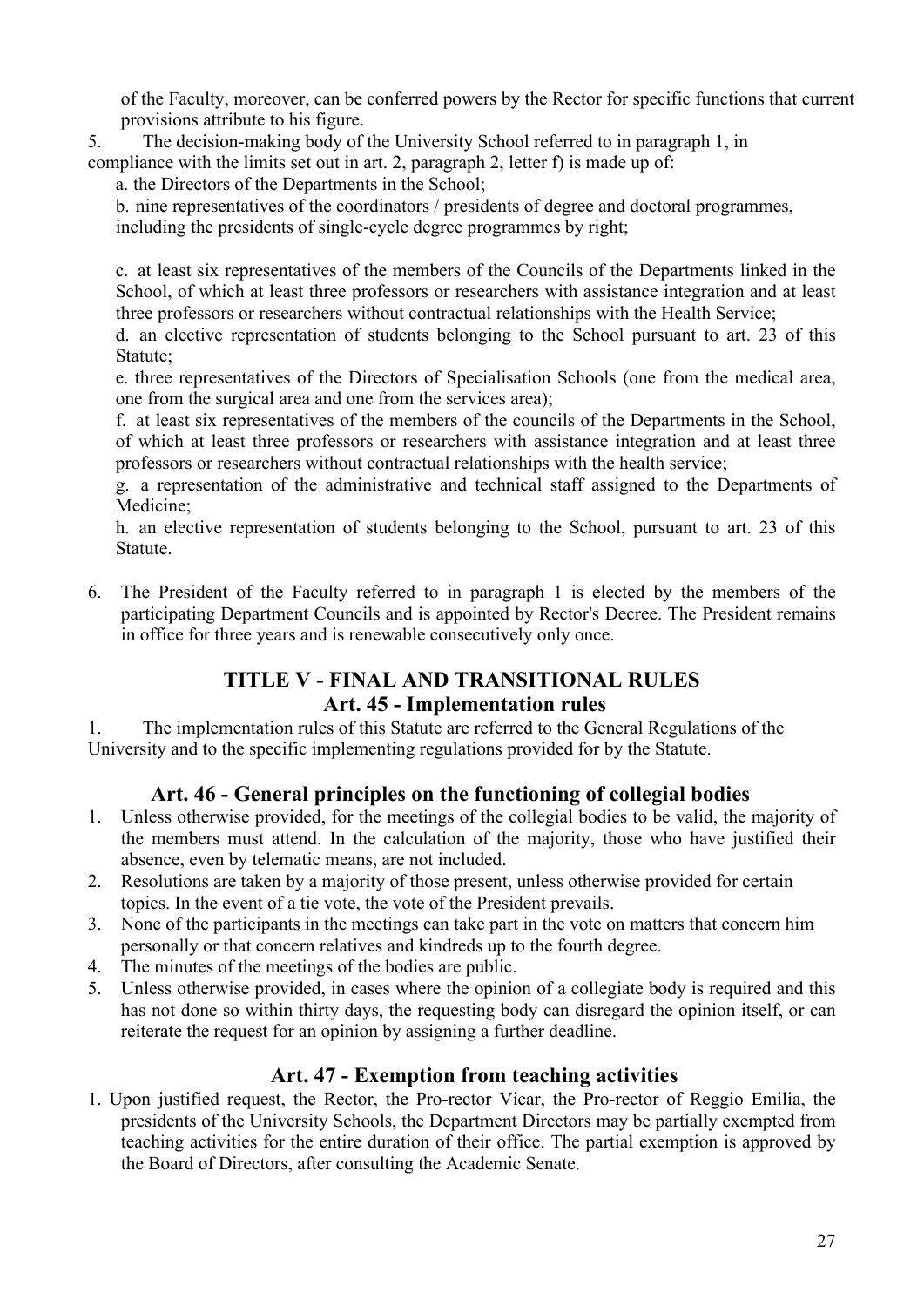## **Art. 48 - Council of Guarantors and Ombudsman**

- 1. The Board of Guarantors can be constituted as a body of technical-legal support to the governing bodies of the University, with the task of formulating an opinion, on the proposal of the bodies themselves, regarding the correct interpretation and application of the Statute and the autonomy regulations, or to their modification or revision. The Board of Guarantors is made up of three members designated, with their consent, by the Academic Senate and the Board of Directors, on the proposal of the Rector, among the professors, researchers or managers of the University with proven preparation and experience on a legal-administrative level.
- 2. The University can establish the Ombudsman as a body to guarantee the impartiality, timeliness and correctness of the University's activities. The Ombudsman is chosen among people with particular qualifications from outside the University. The University General Regulations govern the procedures and criteria for the establishing and functioning of the Board of Guarantors and the Ombudsman.

### **Art. 49 - Legal representation of the University**

- 1. The University of Modena and Reggio Emilia has its registered office in Modena.
- 2. Legal representation of the University rests with the Rector, who makes use of the University's internal attorneys as a matter of priority.

#### **Art. 50 - Entry into force and revision of the statute**

- 1. This Statute enters into force fifteen days after the date of publication of the Rector's Decree in the Official Gazette.
- 2. The proposal to revise the Statute can be formulated by the Rector, by a third of the Academic Senate or by a third of the Board of Directors.
- 3. Revision resolutions are adopted by the Academic Senate and the Board of Directors by absolute majority of its members.

### **Art. 51 - Transitional provisions**

- 1. The collegiate bodies in office at the time of approval of this Statute expire at the time of the establishment of those provided for therein. The bodies whose mandate expired by 29 July 2011 remain in office until their constitution pursuant to this Statute.
- 2. After consulting the Ethics Commission, within one year of the entry into force of this Statute, the Academic Senate integrates the current code of ethics by defining the sanctions resulting from its violation.
- 3. In the first application phase, the assignment of the role of Director General to the Administrative Director in office may be arranged on proposal of the Rector and resolution of the Board of Directors, subject to the opinion of the Academic Senate; in this case the Director General expires at the same time as the Rector in office.
- 4. Initially, the Committee of Supporters is made up of representatives of the Regional, Provincial, Municipal Administration and of the Chambers of Commerce, Industry, Handicraft, Agriculture of Modena and Reggio Emilia.
- 5. After consulting the Committee of Supporters, within one year of the entry into force of this Statute, the Academic Senate approves the regulation of the Committee of Supporters and identifies further representatives of social, institutional, cultural, economic, productive and professional realities.
- 6. The Rector convenes the first meeting of the Committee of Supporters for the election of the President among the members of the Committee itself.
- 7. In the phase of the first application of this Statute, the establishment of the new Departments will be approved by the Board of Directors in the composition preceding that provided for by the new Statute, subject to the opinion of the Academic Senate. Membership requests will be approved by the Board of Directors in the composition preceding that provided for by the new Statute, subject to the opinion of the Academic Senate. The reorganisation and